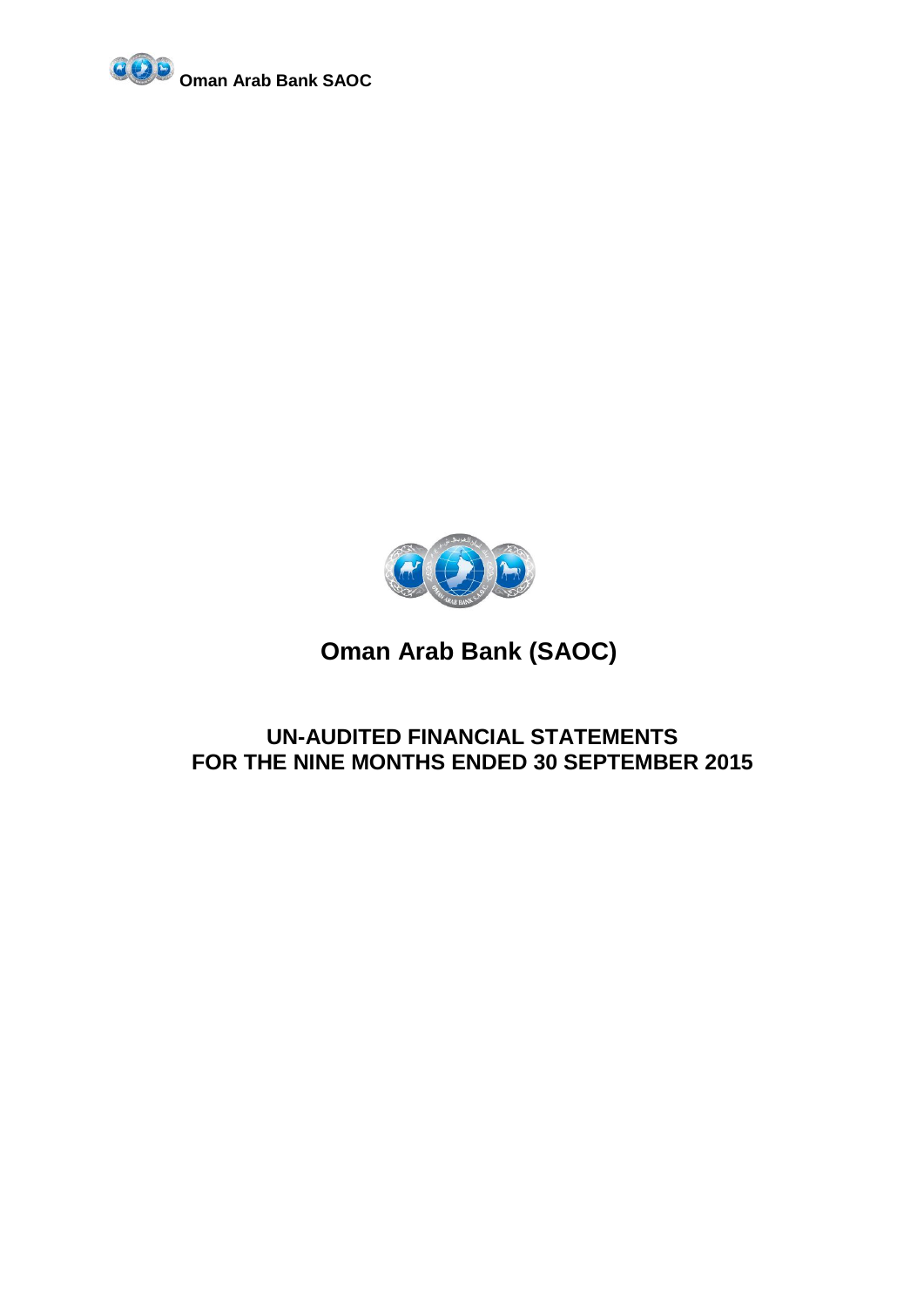

# **Contents**

|                                          | Page         |
|------------------------------------------|--------------|
| <b>Summary of Results</b>                | $\mathbf{2}$ |
| <b>Statement of Financial Position</b>   | 3            |
| <b>Statement of Income</b>               | 4            |
| <b>Statement of Changes in Equity</b>    | 5            |
| <b>Statement of Cash Flows</b>           | 6            |
| <b>Notes to the Financial Statements</b> | 7 – 26       |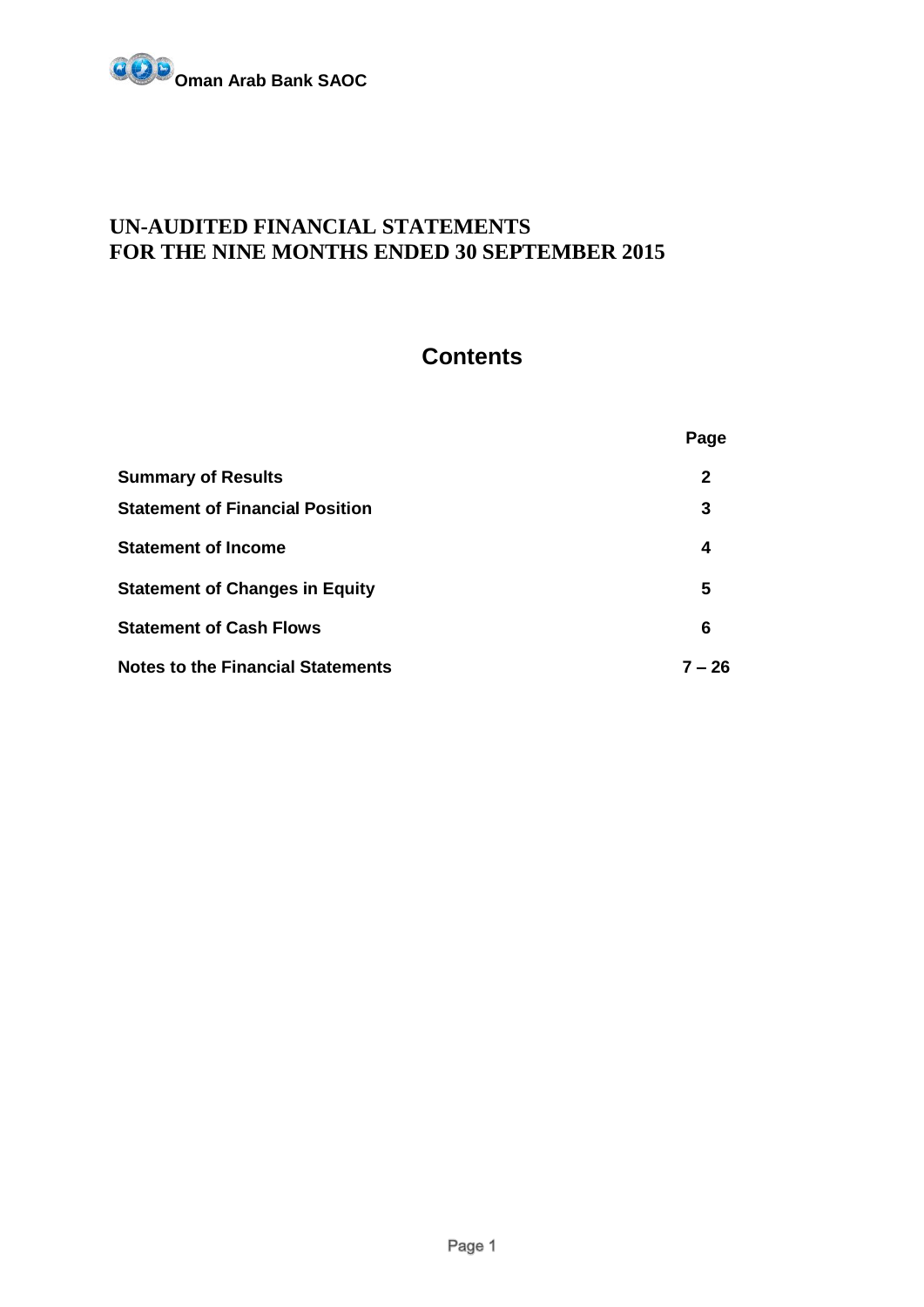

# **SUMMARY OF UN-AUDITED RESULTS AT 30 SEPTEMBER 2015**

| <b>Particulars</b>                      | 30-Sep-15<br><b>RO 000</b> | 30-Sep-14<br><b>RO 000</b> |
|-----------------------------------------|----------------------------|----------------------------|
| Net Loans and advances                  | 1,486,086                  | 1,228,046                  |
| <b>Customers' Deposits</b>              | 1,525,532                  | 1,355,032                  |
| Other assets                            | 45,089                     | 38,072                     |
| Net worth                               | 218,904                    | 208,480                    |
| Net interest income                     | 35,944                     | 32,582                     |
| Net profit for the period               | 21,091                     | 21,224                     |
| Basic earnings per share for the period | OMR 0.024                  | OMR 0.024                  |
| Capital Adequacy Ratio                  | 12.88%                     | 15.42%                     |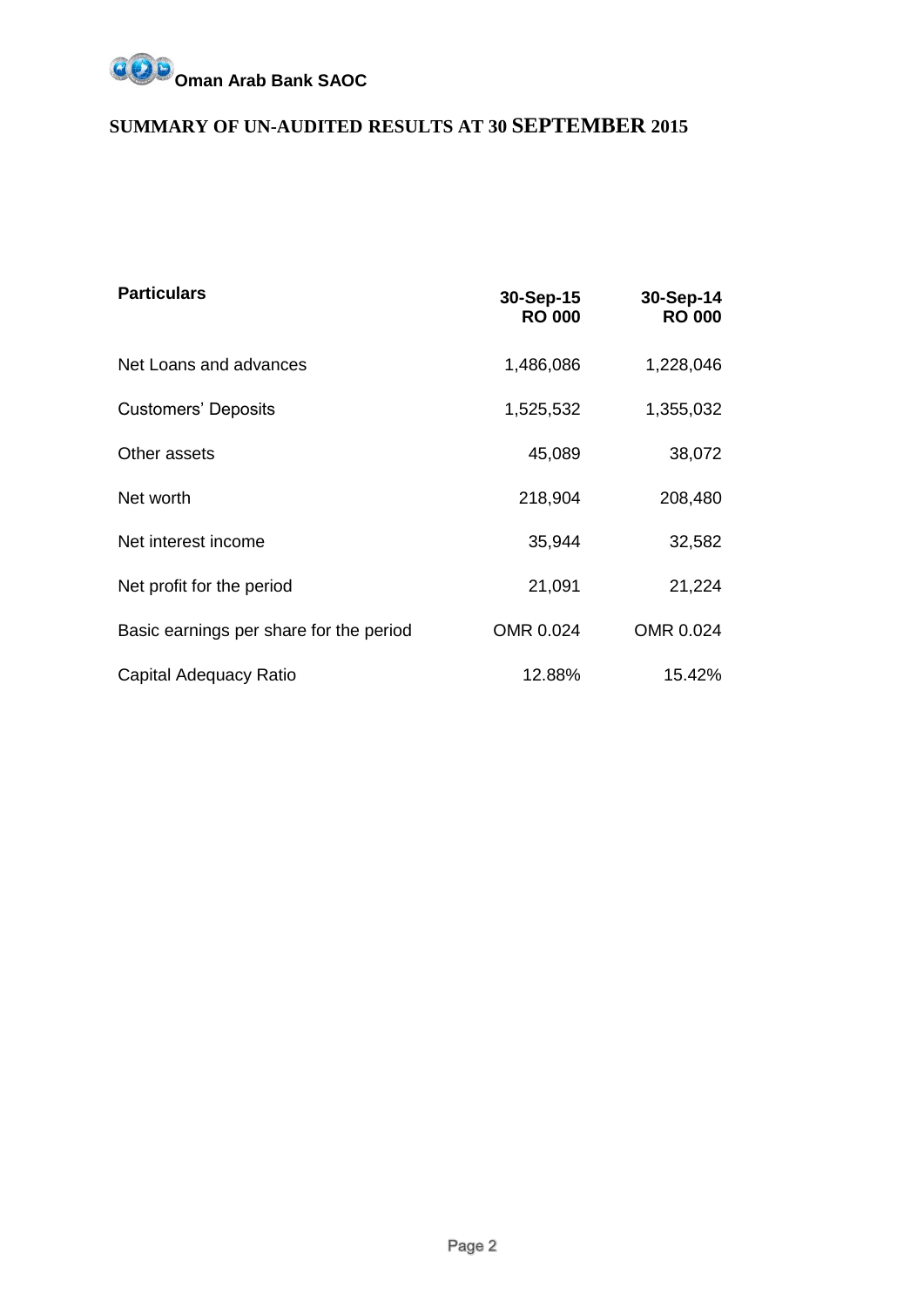# **Oman Arab Bank SAOC UN-AUDITED STATEMENT OF FINANCIAL POSITION AT 30 SEPTEMBER 2015**

|                                             | <b>Note</b>    | 30-Sep-15     | 30-Sep-14 |
|---------------------------------------------|----------------|---------------|-----------|
|                                             |                | <b>RO 000</b> | RO 000    |
| <b>Assets</b>                               |                |               |           |
| Cash and balances with Central Bank of Oman | 3              | 135,155       | 295,062   |
| Due from banks                              | 4              | 70,038        | 50,508    |
| Loans and advances                          | 5              | 1,486,086     | 1,228,046 |
| Investments in securities                   | 6              | 116,685       | 55,516    |
| Property and equipment                      | $\overline{7}$ | 28,892        | 27,451    |
| Other assets                                | 8              | 45,089        | 38,072    |
| <b>Total assets</b>                         |                | 1,881,945     | 1,694,655 |
| <b>Liabilities</b>                          |                |               |           |
| Due to banks                                | 9              | 9,733         | 12,112    |
| Customers' deposits                         | 10             | 1,525,532     | 1,355,032 |
| <b>Other liabilities</b>                    | 11             | 74,490        | 65,764    |
| <b>Subordinated Bonds</b>                   | 12             | 50,000        | 50,000    |
| <b>Taxation</b>                             | 13             | 3,286         | 3,266     |
| <b>Total liabilities</b>                    |                | 1,663,041     | 1,486,174 |
| <b>Shareholders' funds</b>                  |                |               |           |
| Share capital                               | 14             | 116,000       | 116,000   |
| Legal reserve                               | 15             | 30,467        | 27,627    |
| General reserve                             |                | 23,660        | 20,819    |
| Subordinated debt reserve                   |                | 30,000        | 20,000    |
| Cumulative changes in fair value of         |                |               |           |
| investments                                 |                | (2, 456)      | 1,469     |
| Retained earnings                           |                | 21,233        | 22,566    |
| <b>Total shareholders' funds</b>            |                | 218,904       | 208,481   |
| Total liabilities and shareholders' funds   |                | 1,881,945     | 1,694,655 |
| <b>Contingent liabilities</b>               | 22             | 913,271       | 945,089   |

The financial statements were approved by the board of directors on  $7<sup>th</sup>$  October 2015 and were signed on their behalf by:

Rashad Muhammad Al Zubair **Chairman**

Amin Al-Husseini **Chief Executive Officer**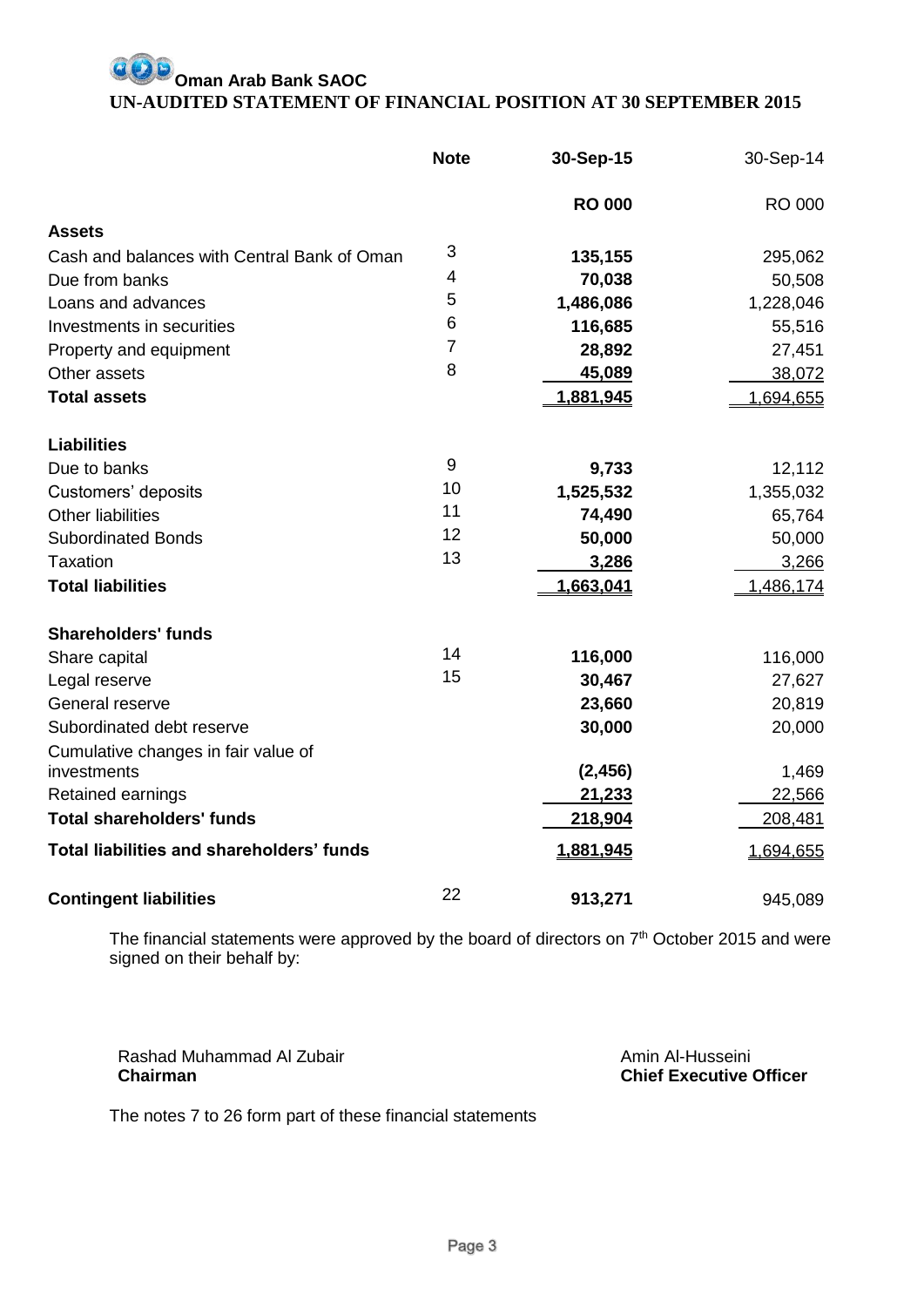# **Oman Arab Bank SAOC UN-AUDITED STATEMENT OF COMPREHENSIVE INCOME FOR THE NINE MONTHS ENDED 30 SEPTEMBER 2015**

|                                                                              | <b>Note</b> | 30-Sep-15        | 30-Sep-14        |
|------------------------------------------------------------------------------|-------------|------------------|------------------|
|                                                                              |             | <b>RO 000</b>    | <b>RO 000</b>    |
| Interest income                                                              | 16          | 46,975           | 42,864           |
| Interest expense                                                             | 17          | <u>(11,031)</u>  | (10, 282)        |
| Net interest income                                                          |             | 35,944           | 32,582           |
| Investment Income                                                            | 18          | 2,477            | 2,483            |
| Other operating income                                                       | 19          | 20,098           | 18,332           |
| <b>Total income</b>                                                          |             | 58,519           | 53,397           |
| Staff expenses                                                               |             | (20, 431)        | (17, 512)        |
| Other operating expenses                                                     |             | (9,203)          | (8, 430)         |
| Depreciation                                                                 |             | (2,515)          | (1, 917)         |
| <b>Operating expenses</b>                                                    |             | (32, 149)        | (27, 859)        |
| <b>Operating profit</b>                                                      |             | 26,370           | 25,538           |
| Allowance for loan impairment                                                | 5           | (9, 129)         | (7, 952)         |
| <b>Impairment Provisions AFS</b>                                             |             | (398)            |                  |
| Profit from sale of non-banking assets<br>Recoveries from allowance for loan | 20          | 2,400            |                  |
| impairment                                                                   |             | 4,807            | 6,645            |
| Profit before tax                                                            |             | 24,050           | 24,231           |
| <b>Taxation</b>                                                              | 13          | (2,959)          | (3,007)          |
| Net profit for the period                                                    |             | 21,091           | 21,224           |
| Other comprehensive income                                                   |             |                  |                  |
| Changes in fair value of investments                                         |             | (1, 127)         | 105              |
| <b>Total Comprehensive Income for the</b><br>period                          |             | 19,964           | 21,329           |
|                                                                              |             |                  |                  |
| <b>Basic Earnings per share (annualized)</b>                                 | 23          | <b>OMR 0.024</b> | <b>OMR 0.024</b> |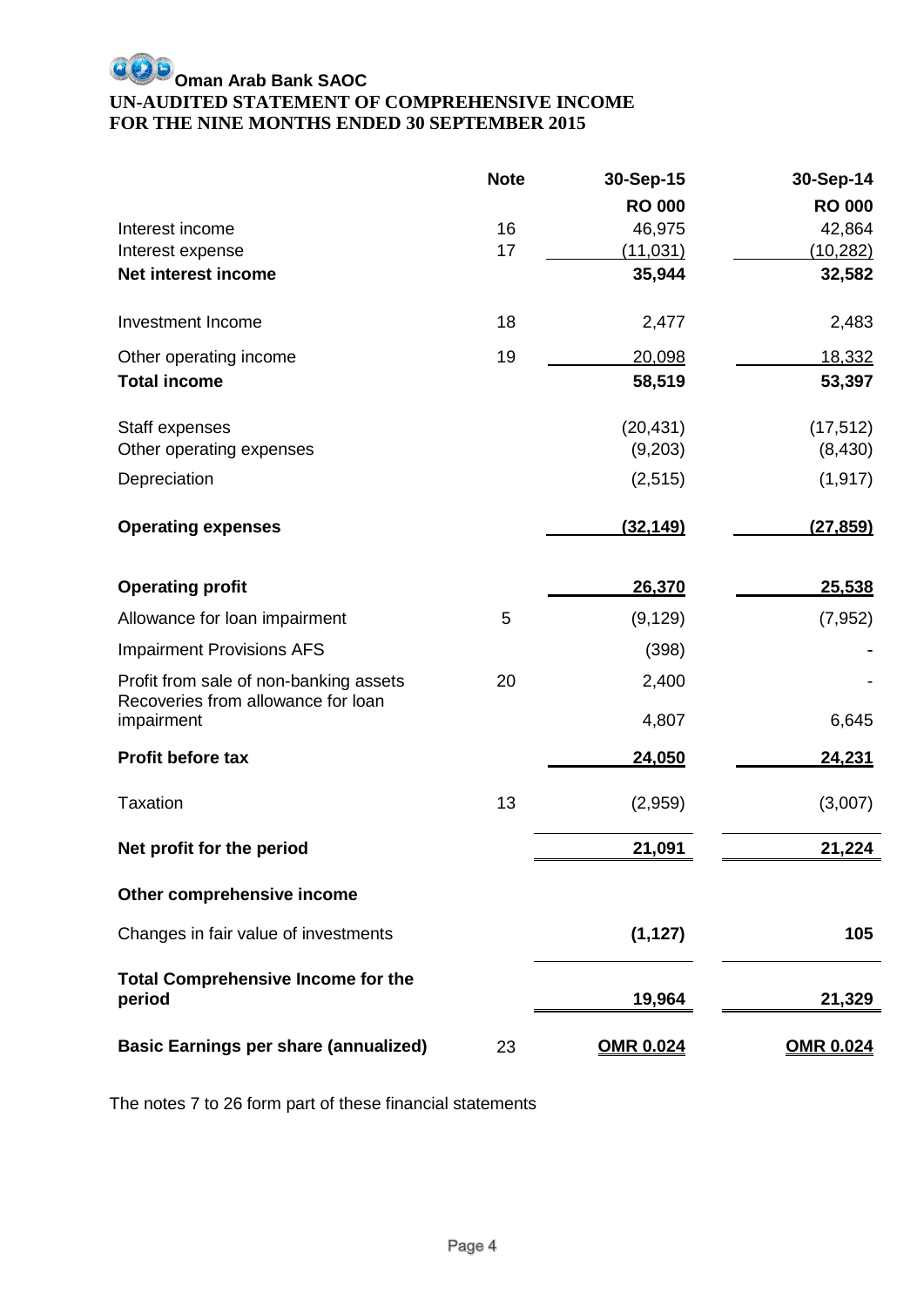

# **UNAUDITED STATEMENT OF CHANGES IN EQUITY FOR THE NINE MONTHS ENDED 30 SEPTEMBER 2015**

|                                                                                | <b>Share</b><br>capital | Legal<br>reserve | <b>General</b><br>reserve | <b>Subordinated</b><br>Debt reserve | <b>Proposed</b><br>Cash<br>dividends | <b>Retained</b><br>earnings | <b>Cumulative</b><br>changes in fair<br>value | <b>Total</b>        |
|--------------------------------------------------------------------------------|-------------------------|------------------|---------------------------|-------------------------------------|--------------------------------------|-----------------------------|-----------------------------------------------|---------------------|
|                                                                                | <b>RO '000</b>          | <b>RO '000</b>   | <b>RO '000</b>            | <b>RO '000</b>                      | <b>RO '000</b>                       | <b>RO '000</b>              | <b>RO '000</b>                                | <b>RO '000</b>      |
| <b>Balance at 1-Jan-14</b>                                                     | 116,000                 | 27,627           | 20,819                    | 20,000                              | 11,600                               | 1,342                       | 1,364                                         | 198,752             |
| Dividends paid                                                                 |                         |                  |                           |                                     | (11,600)                             |                             |                                               | (11,600)            |
| Change in fair value of<br>investment available for<br>sale (refer to note 10) |                         |                  |                           |                                     |                                      |                             | 105                                           | 105                 |
| Net profit                                                                     |                         |                  |                           |                                     |                                      | 21,224                      |                                               | 21,224              |
| Proceeds from issue of<br>share capital                                        |                         |                  |                           |                                     |                                      |                             |                                               |                     |
| Transfer to share capital                                                      |                         |                  |                           |                                     |                                      |                             |                                               |                     |
| Balance at 30-Sep-2014                                                         | 116,000                 | 27,627           | 20,819                    | 20,000                              |                                      | 22,566                      | .469                                          | 208,481             |
| <b>Balance at 1-Jan-15</b><br>Dividends paid                                   | 116,000                 | 30,467           | 23,660                    | 30,000                              | 13,920<br>(13,920)                   | 142                         | (1, 329)                                      | 212,860<br>(13,920) |
| Change in fair value of<br>investment available for<br>sale (refer to note 10) |                         |                  |                           |                                     |                                      |                             | (1, 127)                                      | (1, 127)            |
| Net profit                                                                     |                         |                  |                           |                                     |                                      | 21,091                      |                                               | 21,091              |
| Proceeds from issue of<br>share capital                                        |                         |                  |                           |                                     |                                      |                             |                                               |                     |
| Transfer to share capital                                                      |                         |                  |                           |                                     |                                      |                             |                                               |                     |
| Balance at 30-Sep-15                                                           | 116,000                 | 30,467           | 23,660                    | 30,000                              |                                      | 21,233                      | (2, 456)                                      | 218,904             |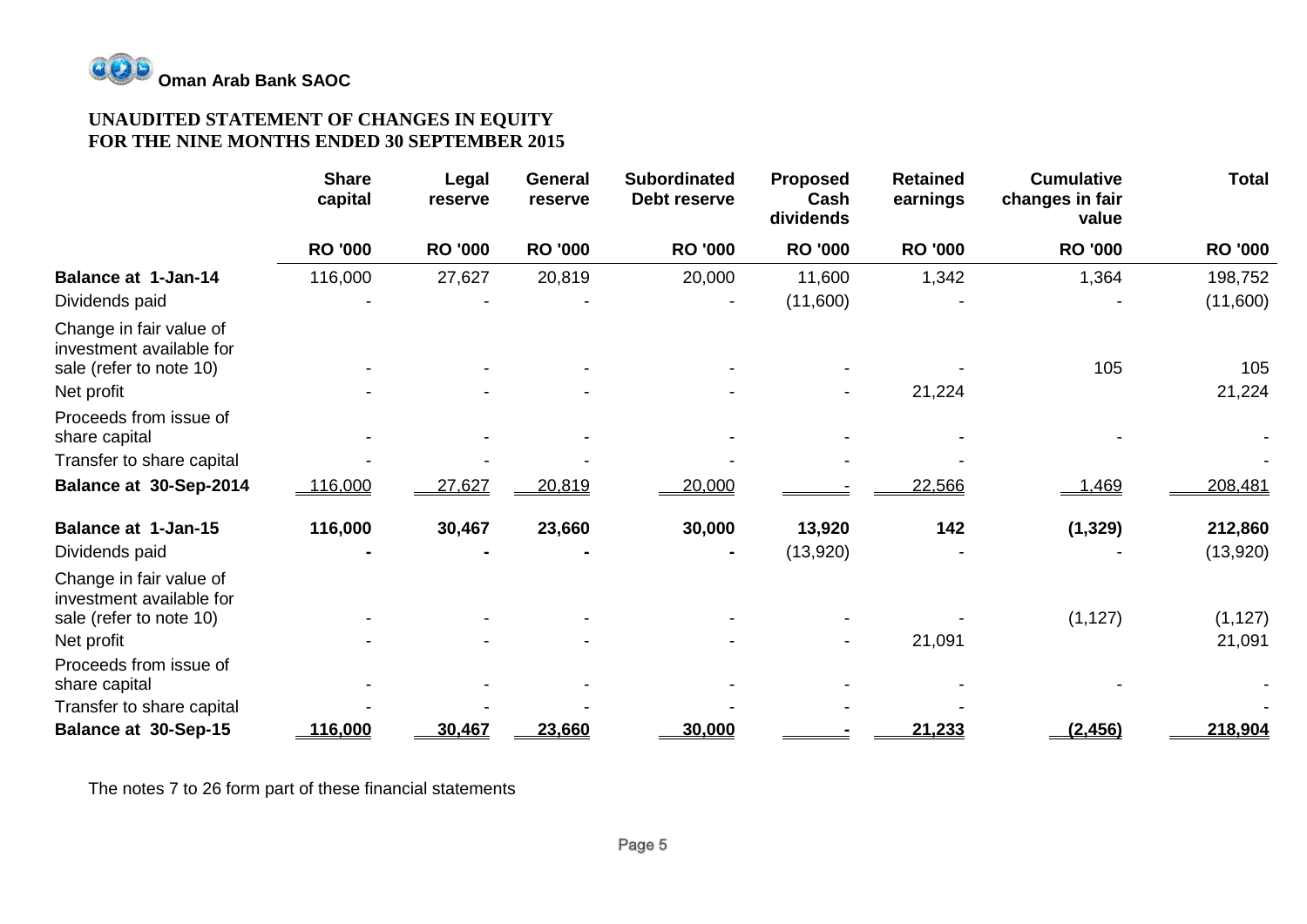# **OD** Oman Arab Bank SAOC **UN-AUDITED STATEMENT OF CASH FLOWS FOR THE NINE MONTHS ENDED 30 SEPTEMBER 2015**

|                                                            | 30-Sep-15          | 30-Sep-14 |
|------------------------------------------------------------|--------------------|-----------|
| <b>Operating activities</b>                                | <b>RO 000</b>      | RO 000    |
| Profit before taxation                                     | 24,049             | 24,230    |
| Adjustments:                                               |                    |           |
| Depreciation                                               | 2,516              | 1,917     |
| Allowance for loan impairment                              | 9,128              | 7,952     |
| Recoveries /release from allowance for loan impairment     | (24, 564)          | (6,645)   |
| Profit on sale of fixed assets                             | (2, 442)           | (23)      |
| Loss on sale of fixed assets                               | 2                  |           |
| Income from investments held-to-maturity                   | (884)              | (591)     |
| Changes in fair value of investments at fair value through |                    |           |
| profit or loss                                             |                    |           |
| Cash flows from Operating profit before changes in         | (660)              | (185)     |
| operating assets & liabilities                             | 7,543              |           |
| Net changes in:                                            |                    | 26,655    |
| Loans and advances                                         | (210, 815)         |           |
| Financial assets at fair value through profit or loss      |                    | (153,062) |
| Other assets                                               | 1,069              | 720       |
| Customers' deposits                                        | (3, 579)<br>59,221 | (6,272)   |
| <b>Other liabilities</b>                                   |                    | 205,879   |
| Cash from (used in) operating activities                   | (1, 921)           | 19,055    |
| Tax paid                                                   | (148, 482)         | 92,975    |
| Net cash from (used in) operating activities               | (3,909)            | (3, 433)  |
|                                                            | (152, 391)         | 89,542    |
| <b>Investing activities</b>                                |                    |           |
| Purchase of property & equipment                           | (2, 105)           | (2,570)   |
| Proceeds from sale of property & equipment                 |                    |           |
|                                                            | 2,458              | 34        |
| Purchase of non-trading investments                        |                    |           |
| Purchase of investments available-for-sale                 | (46, 040)          | (29, 176) |
| Proceeds from sale of investments available-for-sale       | (23, 187)          | 27,137    |
| Sale or maturities of investments held-to-maturity         | 25,498             | (301)     |
| Purchase of Investment held to maturity                    |                    | (168)     |
| Income from investments held- to- maturity                 | 884                | 591       |
| Net cash (used in) investing activities                    | (42, 492)          | (4, 453)  |
| <b>Financing activities</b>                                |                    |           |
| Proceeds from issue of share capital                       |                    |           |
| Proceeds from Subordinated bonds                           |                    |           |
| Dividends paid                                             | (13,920)           | (11,600)  |
| Net cash (used in) financing activities                    | (13,920)           | (11,600)  |
| Net increase/(decrease) in cash and cash equivalents       | (208, 803)         | 73,489    |
| Cash and cash equivalents at beginning of period           | 403,763            | 263,469   |
| Cash and cash equivalents at end of period                 | 194,960            | 336,958   |
|                                                            |                    |           |
| Cash and cash equivalents comprise:                        |                    |           |
| Cash and balances with Central Bank of Oman                | 135,155            | 70,062    |
| Less restricted deposits                                   | (500)              | (500)     |
| Net Cash and balances with Central Bank of Oman            | 134,655            | 69,562    |
| Deposits with Banks                                        | 69,728             | 50,481    |
| Less: Due to banks                                         | (9, 423)           | (8,085)   |
| Certificates of deposit                                    |                    | 225,000   |
| Cash and cash equivalents at end of period                 | <u> 194,960</u>    | 336,958   |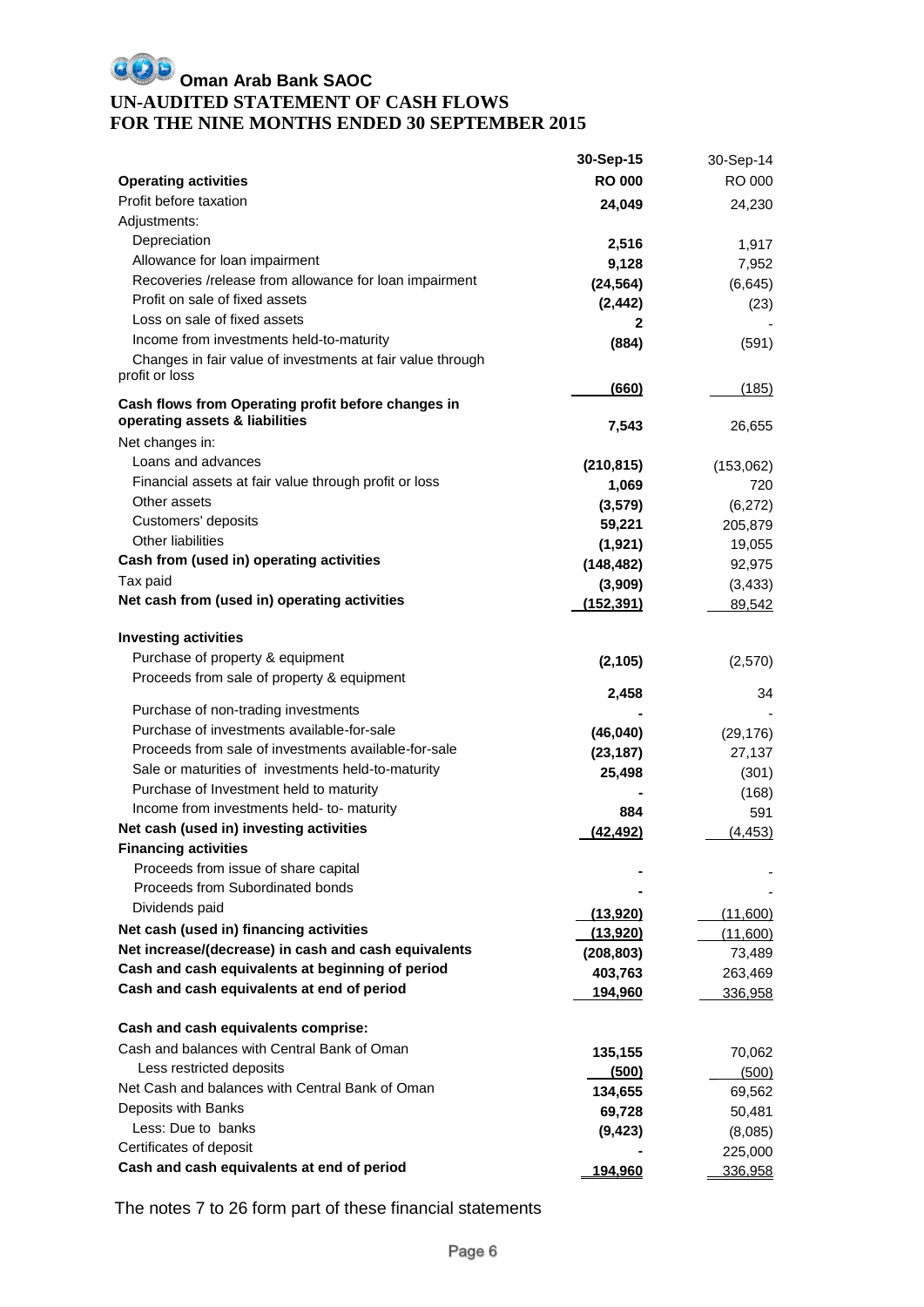#### **NOTES TO THE UN-AUDITED FINANCIAL STATEMENTS FOR THE NINE MONTHS ENDED 30 SEPTEMBER 2015**

#### **1 Legal status and principal activities**

Oman Arab Bank SAOC (the Bank) was incorporated in the Sultanate of Oman on 1 October 1984 as a closed joint stock company. It is principally engaged in commercial and investment banking activities through a network of branches in the Sultanate of Oman. The registered head office of the Bank is at Muttrah Business District, PO Box 2010, Ruwi, Postal Code 112, Sultanate of Oman.

The Bank has a management agreement with Arab Bank Plc Jordan, which owns 49% of the Bank's share capital. In accordance with the terms of the management agreement, Arab Bank Plc Jordan provides banking related technical assistance and other management services, including the secondment of managerial staff. The bank employed 1,259 staff as at 30 September 2015 (30 Sep 2014: 1,179)

#### **2 PRINCIPAL ACCOUNTING POLICIES**

These financial statements have been prepared in accordance with International Financial Reporting Standards ("IFRS"), the requirements of the Commercial Companies Law of 1974, as amended and the disclosure requirements of the Central Bank of Oman.

#### *Basis of preparation*

The financial statements are prepared under the historical cost convention, as modified by the revaluation of investment securities, financial assets and financial liabilities at fair value through profit or loss and all derivative contracts.

#### *Financial assets*

The Bank classifies its financial assets in the following categories: financial assets at fair value through profit or loss, available for sale investments, loans and advances and held-to-maturity investments. Management determines the classification of its investments at initial recognition.

#### *Financial assets at fair value through profit or loss*

Financial assets at fair value through profit or loss comprise financial securities held for trading which are acquired principally for the purpose of selling in the short-term and instruments so designated by management upon inception. Financial assets at fair value through profit or loss are initially recognised at fair value and transaction costs are expensed in the income statement. Unrealised gains or losses arising from changes in fair value are included in the income statement in the period in which they arise. Derivatives are also categorised as held for trading unless they are designated as hedging instruments.

#### *Loans and advances*

Loans and receivables are non-derivative financial assets with fixed or determinable repayments that are not quoted in an active market. They arise when the Bank provides money directly to a debtor with no intention of trading the receivable. Loans and receivables are recognised when cash is advanced to customers and are carried at amortised cost using the effective interest method.

### *Available for sale investments*

Available for sale investments are that non-derivative financial assets that are either designated in this category or not classified in any other categories of investment. Available for sale financial assets are initially recognised at fair value including transaction costs. Subsequently these assets are carried at fair value. The changes in fair value are recognised in equity. When assets classified as available for sale are sold or impaired, the accumulated fair value changes recognised in equity are included in the income statement as gains and losses from investments.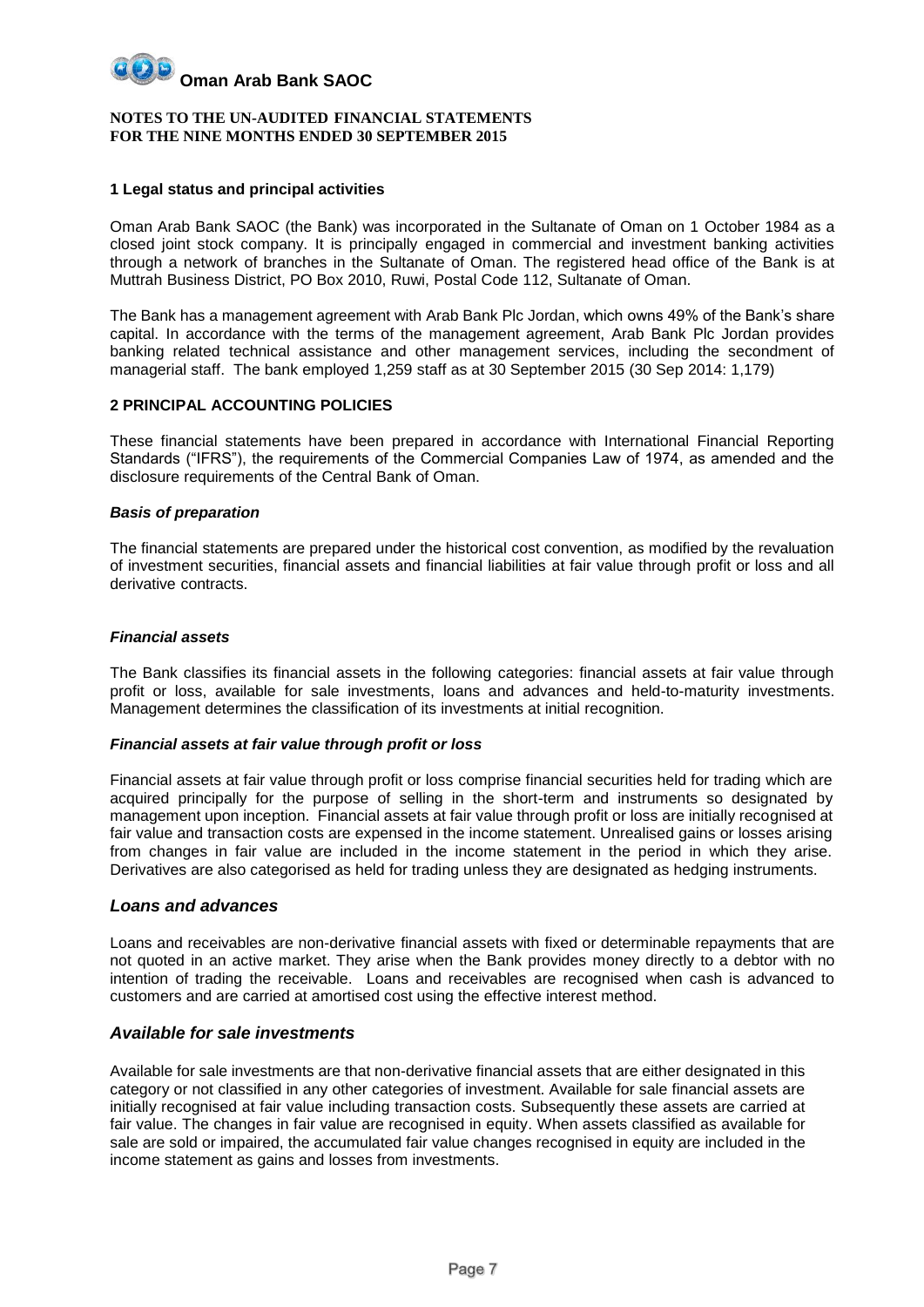#### **NOTES TO THE UN-AUDITED FINANCIAL STATEMENTS FOR THE NINE MONTHS ENDED 30 SEPTEMBER 2015**

### **2 PRINCIPAL ACCOUNTING POLICIES (continued)**

#### *Held-to-maturity investments*

Held to maturity investments are non-derivative financial assets with fixed or determinable payments and fixed maturities that the Bank's management has the positive intention and ability to hold to maturity. Were the Bank to sell other than an insignificant amount of held-to-maturity assets, the entire category would be tainted and reclassified as available-for-sale. Held to maturity investments are carried at amortised cost using the effective interest method.

#### *Fair value measurement principles*

The fair value of financial instruments is based on their quoted market bid price at the balance sheet date without any deduction for transaction costs. If a quoted market price is not available, the fair value of the instrument is estimated based on discounted cash flow and other valuation techniques.

Where discounted cash flow techniques are used, estimated future cash flows are based on management's best estimates and the discount rate is a market related rate at the balance sheet date for an instrument with similar terms and conditions.

The fair value of derivatives that are not exchange-traded is estimated at the amount that the Bank would receive or pay to terminate the contract at the balance sheet date taking into account current market conditions and the current creditworthiness of the counter-parties.

#### *Derecognition*

Financial assets are derecognised when the right to receive cash from the financial asset has expired or when the Bank has transferred substantially all risks and rewards of ownership. Financial liabilities are derecognised when the liability is extinguished.

#### *Impairment of financial assets*

#### **(a) Assets carried at amortised cost**

The Bank assesses at each balance sheet date whether there is objective evidence that a financial asset or group of financial assets is impaired. A financial asset or a group of financial assets is impaired and an impairment loss is incurred if, and only if, there is objective evidence of impairment as a result of one or more events that occurred after the initial recognition of the asset (a 'loss event') and that loss event (or events) has an impact on the estimated future cash flows of the financial asset or group of financial assets that can be reliably estimated. Objective evidence that a financial asset or group of assets is impaired includes observable data that comes to the attention of the Bank about the following loss events:

- significant financial difficulty of the issuer or obligor;
- a breach of contract, such as a default or delinquency in interest or principal payments;
- the Bank granting to the borrower, for economic or legal reasons relating to the borrower's financial difficulty, a concession that the lender would not otherwise consider;
- it becoming probable that the borrower will enter bankruptcy or other financial reorganisation;
- the disappearance of an active market for that financial asset because of financial difficulties;
- observable data indicating that there is a measurable decrease in the estimated future cash flows from a group of financial assets since the initial recognition of those assets, although the decrease cannot yet be identified with the individual financial assets in the group, including adverse changes in the payment status of borrowers in the Bank, or national or local economic conditions that correlate with defaults on the assets in the Bank; or
- Any other guidelines issued by the Central Bank of Oman.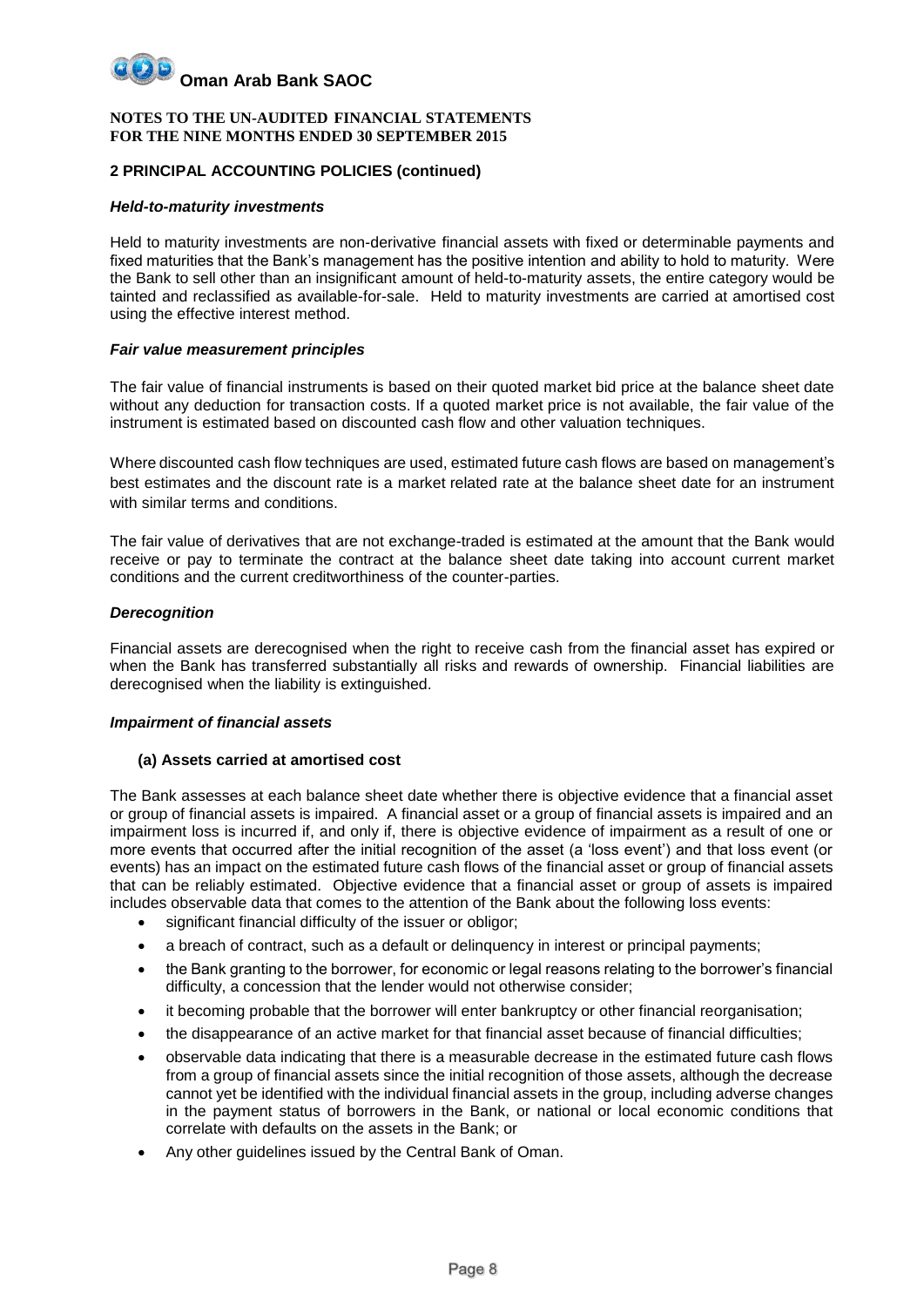#### **NOTES TO THE UN-AUDITED FINANCIAL STATEMENTS FOR THE NINE MONTHS ENDED 30 SEPTEMBER 2015**

### **2 PRINCIPAL ACCOUNTING POLICIES (continued)**

The Bank first assesses whether objective evidence of impairment exists individually for financial assets that are individually significant, and individually or collectively for financial assets that are not individually significant. If the Bank determines that no objective evidence of impairment exists for an individually assessed financial asset, whether significant or not, it includes the asset in a group of financial assets with similar credit risk characteristics and collectively assesses them for impairment. Assets that are individually assessed for impairment and for which an impairment loss is or continues to be recognised are not included in a collective assessment of impairment.

If there is objective evidence that an impairment loss on loans and receivables or held-to-maturity investments carried at amortised cost has been incurred, the amount of the loss is measured as the difference between the asset's carrying amount and the present value of estimated future cash flows (excluding future credit losses that have not been incurred) discounted at the financial asset's original effective interest rate. The carrying amount of the asset is reduced through the use of an allowance account and the amount of the loss is recognised in the income statement.

#### The calculation of the p

resent value of the estimated future cash flows of a collateralised financial asset reflects the cash flows that may result from foreclosure less costs for obtaining and selling the collateral, whether or not foreclosure is probable.

When a loan is uncollectible, it is written off against the related provision for loan impairment. Such loans are written off after all the necessary procedures have been completed and the amount of the loss has been determined. Subsequent recoveries of amounts previously written off decrease the amount of the provision for loan impairment in the income statement.

If, in a subsequent period, the amount of the impairment loss decreases and the decrease can be related objectively to an event occurring after the impairment was recognised, the previously recognised impairment loss is reversed by adjusting the allowance account. The amount of the reversal is recognised in the income statement.

### **(b) Renegotiated loans**

Loans that are either subject to collective impairment assessment or individually significant and whose terms have been renegotiated are no longer considered to be past due but are treated as new loans. In subsequent years, the asset is considered to be past due and disclosed only if renegotiated.

#### *Fiduciary assets*

Assets held in trust or in a fiduciary capacity are not treated as assets of the Bank and accordingly are not included in these financial statements.

## *Offsetting*

Financial assets and financial liabilities are offset and the net amount reported in the balance sheet only when there is a legally enforceable right to set off the recognised amounts and the Bank intends to either settle on a net basis, or to realise the asset and settle the liability simultaneously.

#### *Trade and settlement date accounting*

All regular way purchases and sales of financial assets are recognised on the trade date, i.e. the date that the entity commits to purchase the asset. Regular way purchases or sales are purchases or sales of financial assets that require delivery of assets within the time frame generally established by regulation or convention in the market place.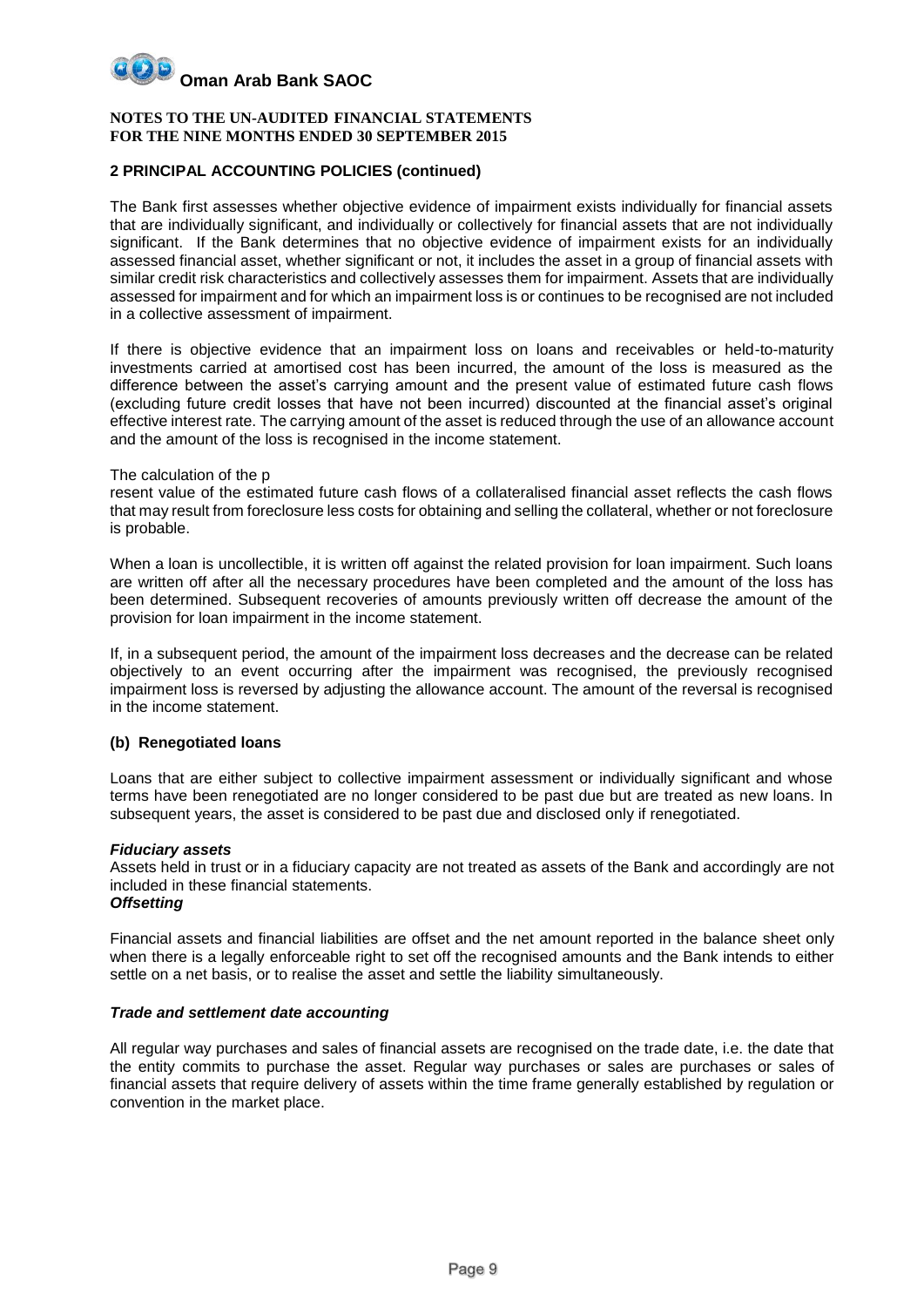#### **NOTES TO THE UN-AUDITED FINANCIAL STATEMENTS FOR THE NINE MONTHS ENDED 30 SEPTEMBER 2015**

### **2 PRINCIPAL ACCOUNTING POLICIES (continued)**

#### *Property and equipment*

Property and equipment are initially recorded at cost and are subsequently carried at cost less accumulated depreciation and accumulated impairment losses. The carrying amounts are reviewed at each balance sheet date to assess whether they are recorded in excess of their recoverable amount, and where carrying values exceed this recoverable amount, assets are written down to their recoverable amount. Depreciation is calculated so as to write off the cost of property and equipment, other than freehold land and capital work in progress, using the straight-line basis over the estimated useful lives, as follows:

| Freehold property                 | 25 years                            |
|-----------------------------------|-------------------------------------|
| Leasehold property                | 25 years or period of lease if less |
| Equipment, furniture and fixtures | 5 years                             |
| Motor vehicles                    | 5 years                             |

Gains and losses on disposal of property and equipment are determined by reference to their carrying amount and are taken into account in determining operating profit. Repairs and renewals are charged to the income statement when the expense is incurred. Subsequent expenditure is capitalised only when it increases the future economic benefits embodied in the item of property and equipment. All other expenditure is recognised in the income statement as an expense as incurred.

### *Borrowings*

Borrowings are recognised initially at fair value, being their issue proceeds (fair value of consideration received) net of transaction costs incurred. Borrowings are subsequently stated at amortised cost; any difference between proceeds net of transaction costs and the redemption value is recognised in the income statement over the period of the borrowings using the effective interest method.

#### *Employee Terminal Benefits*

End of service benefits are accrued in accordance with the terms of employment of the Bank's employees at the balance sheet date, having regard to the requirements of the Oman Labour Law 2003. Employee entitlements to annual leave and leave passage are recognised when they accrue to employees and an accrual is made for the estimated liability arising as a result of services rendered by employees up to the balance sheet date. These accruals are included in liabilities.

Contributions to a defined contribution retirement plan for Omani employees in accordance with the Omani Social Insurance Law 1991, are recognised as an expense in the income statement as incurred.

#### *Taxation*

Income tax on the profit or loss for the year comprises current and deferred tax. Income tax is recognised in the income statement except to the extent that it relates to items recognised directly to equity, in which case it is recognised in equity.

Current tax is the expected tax payable on the taxable income for the year, using tax rates enacted or substantially enacted at the balance sheet date, and any adjustment to tax payable in respect of previous years.

Deferred tax is calculated using the balance sheet liability method, providing for temporary differences between the carrying amounts of assets and liabilities for financial reporting purposes and the amounts used for taxation purposes. The amount of deferred tax provided is based on the expected manner of realisation or settlement of the carrying amount of assets and liabilities, using tax rates enacted or substantially enacted at the balance sheet date.

A deferred tax asset is recognised only to the extent that it is probable that future taxable profits will be available against which the asset can be utilised. Deferred tax assets are reduced to the extent that it is no longer probable that the related tax benefit will be realised.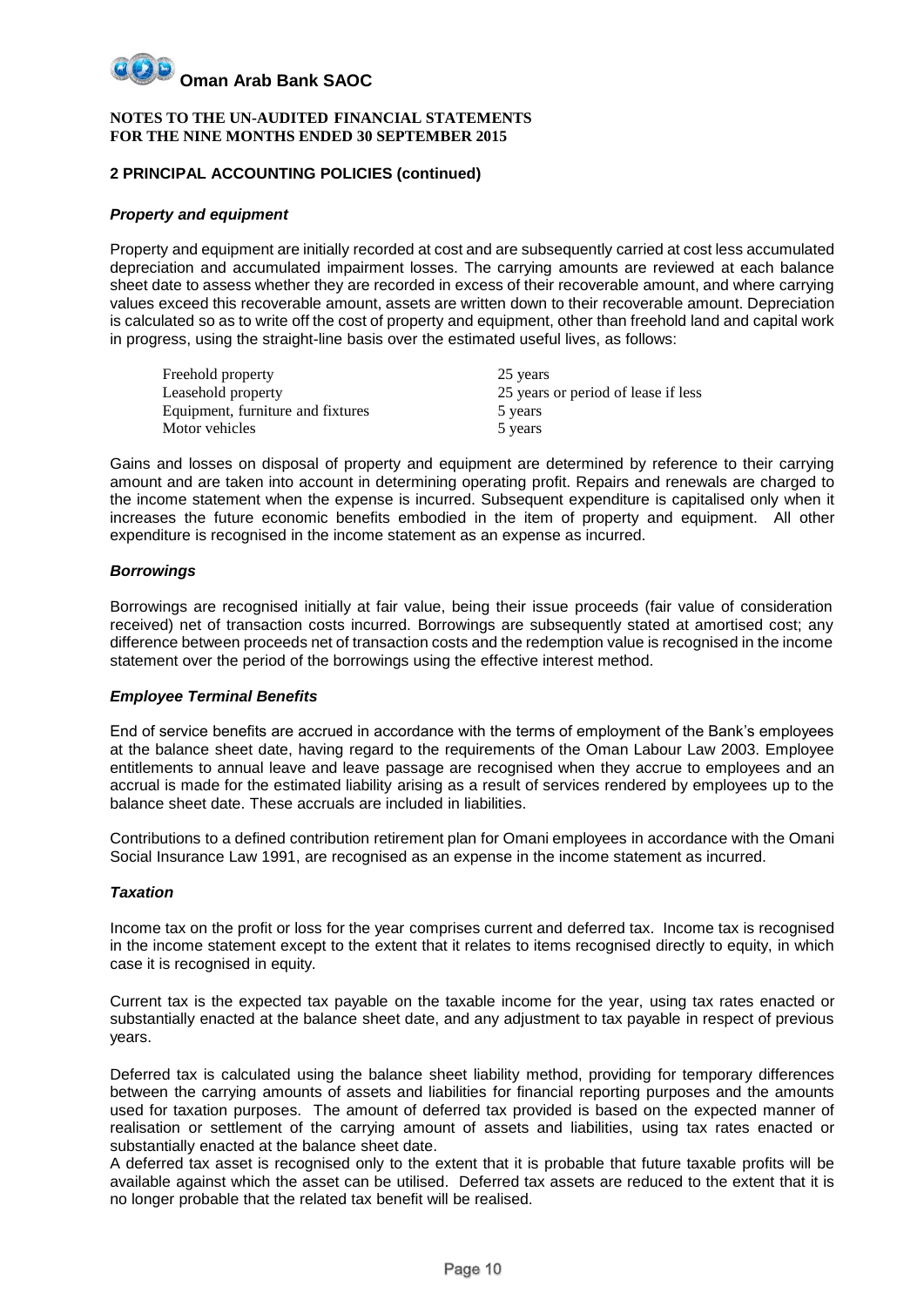#### **NOTES TO THE UN-AUDITED FINANCIAL STATEMENTS FOR THE NINE MONTHS ENDED 30 SEPTEMBER 2015**

### **2 PRINCIPAL ACCOUNTING POLICIES (continued)**

#### *Foreign currencies*

#### **(a) Functional and presentation currency**

Items included in the financial statements of the Bank are measured and presented in Rial Omani being the currency of the primary economic environment in which the Bank operates.

#### **(b) Transactions and balances**

Transactions in foreign currencies are translated into Rial Omani and recorded at the foreign exchange rate ruling at the date of the transaction. Monetary assets and liabilities denominated in foreign currencies, which are stated at historical cost, are translated into Rial Omani at the foreign exchange rate ruling at the balance sheet date. Foreign exchange differences arising on translation are recognised in the income statement. Non-monetary assets and liabilities denominated in foreign currencies, which are stated at historical cost, are translated into Rial Omani at the foreign exchange rate ruling at the date of the transaction.

### *Interest income and expense*

Interest income and expense are recognised in the income statement for all instruments measured at amortised cost using the effective interest method.

The effective interest method is a method of calculating the amortised cost of a financial asset or a financial liability and of allocating the interest income or interest expense over the relevant period. The effective interest rate is the rate that exactly discounts estimated future cash payments or receipts through the expected life of the financial instrument or, when appropriate, a shorter period to the net carrying amount of the financial asset or financial liability. When calculating the effective interest rate, the Bank estimates cash flows considering all contractual terms of the financial instrument (for example, prepayment options) but does not consider future credit losses. The calculation includes all fees and points paid or received between parties to the contract that are an integral part of the effective interest rate, transaction costs and all other premiums or discounts.

Once a financial asset or a group of similar financial assets has been written down as a result of an impairment loss, interest income is recognised using the rate of interest used to discount the future cash flows for the purpose of measuring the impairment loss.

### *Fee and commission income*

Fees and commissions are generally recognised on an accrual basis when the service has been provided. Loan commitment fees for loans that are likely to be drawn down are deferred (together with related direct costs) and recognised as an adjustment to the effective interest rate on the loan. Loan syndication fees are recognised as revenue when the syndication has been completed and the Bank retained no part of the loan package for itself or retained a part at the same effective interest rate for the other participants. Portfolio and other management advisory and service fees are recognised based on the applicable service contracts, usually on a time-apportionment basis. Asset management fees related to investment funds are recognised rateably over the period the service is provided. The same principle is applied for custody services that are continuously provided over an extended period of time.

### *Provisions*

A provision is recognised in the balance sheet when the Bank has a legal or constructive obligation as a result of a past event, and it is probable that an outflow of economic benefits will be required to settle the obligation and the amount has been reliably estimated. If the effect is material, provisions are determined by discounting the expected future cash flows at a rate that reflects current market assessments of the time value of money and, where appropriate, the risks specific to the liability.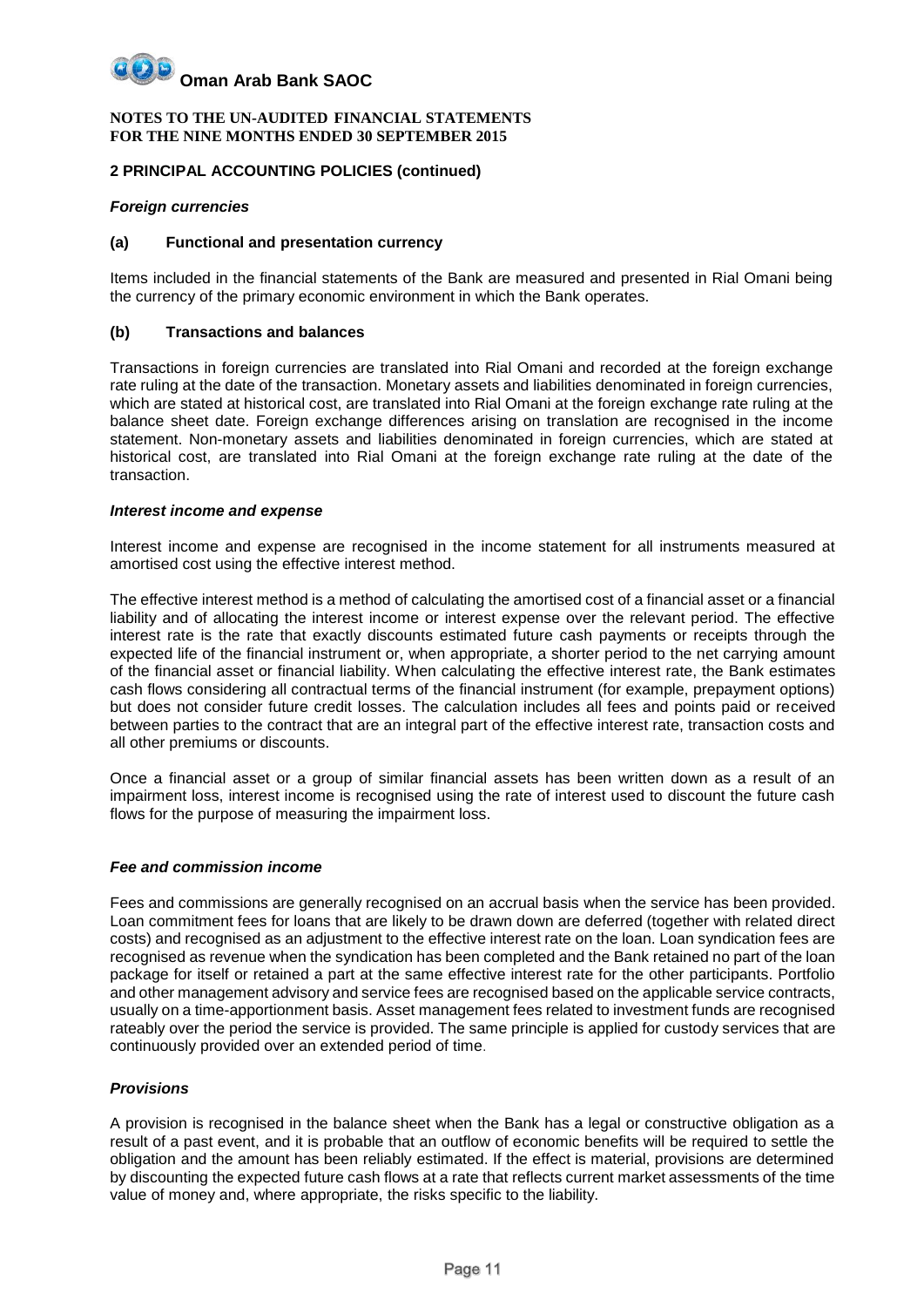#### **NOTES TO THE UN-AUDITED FINANCIAL STATEMENTS FOR THE NINE MONTHS ENDED 30 SEPTEMBER 2015**

### **2 PRINCIPAL ACCOUNTING POLICIES (continued)**

#### *Cash and cash equivalents*

For the purposes of the cash flow statement, cash and cash equivalents comprise balances with less than three months' maturity from the date of acquisition, including: cash and non-restricted balances with the Central Bank of Oman, treasury bills and other eligible bills, loans and advances to banks, amounts due from other banks and short-term government securities.

#### *Derivative financial instruments*

Derivatives are initially recognised at fair value on the date on which a derivative contract is entered into and are subsequently re-measured at their fair value. Fair values are obtained from quoted market prices in active markets, including recent market transactions. All derivatives are carried as assets when fair value is positive and as liabilities when fair value is negative.

#### *Financial guarantees contracts*

Financial guarantees are contracts that require the issuer to make specified payments to reimburse the beneficiary for a loss incurred because the debtor fails to make payments when due, in accordance with the terms of the debt. Such guarantees are given to banks, financial institutions or other entities on behalf of the customers.

Financial guarantees are initially recognized in the financial statements at fair value on the date the guarantee was issued. Subsequent to initial recognition, the Bank's liabilities under such guarantees are measured at the higher of initial measurement, less amortization calculated to recognize in the income statement the fee income earned on the straight line basis over the life of the guarantee and the best estimate of the expenditure required to settle any financial obligation arising at the balance sheet date. These estimates are determined based on experience of similar transactions and history of past losses, supplemented by the judgment of management. Any increase in the liability relating to guarantees is taken to the income statement.

#### *Segment reporting*

The bank's segmental reporting is based on the following operating segments: Retail banking, corporate banking, Investment banking, and Group functions. The segment information is set out in note 24.

#### **Risk management policies**

#### **Credit risk**

Credit risk is the risk that one party to a financial instrument will fail to discharge an obligation and cause the other party to incur a financial loss. The Bank attempts to control credit risk by monitoring credit exposures, limiting transactions with specific counterparties, and continually assessing the creditworthiness of counterparties.

Concentrations of credit risk arise when a number of counterparties are engaged in similar business activities, or have similar economic features that would cause their ability to meet contractual obligations to be similarly affected by changes in economic, political or other conditions. Concentrations of credit risk indicate the relative sensitivity of the Bank's performance to developments affecting a particular industry or geographic location.

The Bank manages its credit risk exposure through diversification of lending activities to avoid undue concentrations of risks with individuals or groups of customers in specific locations or businesses. It also obtains security when appropriate.

For details of the composition of the loans and advances portfolio refer Note 6.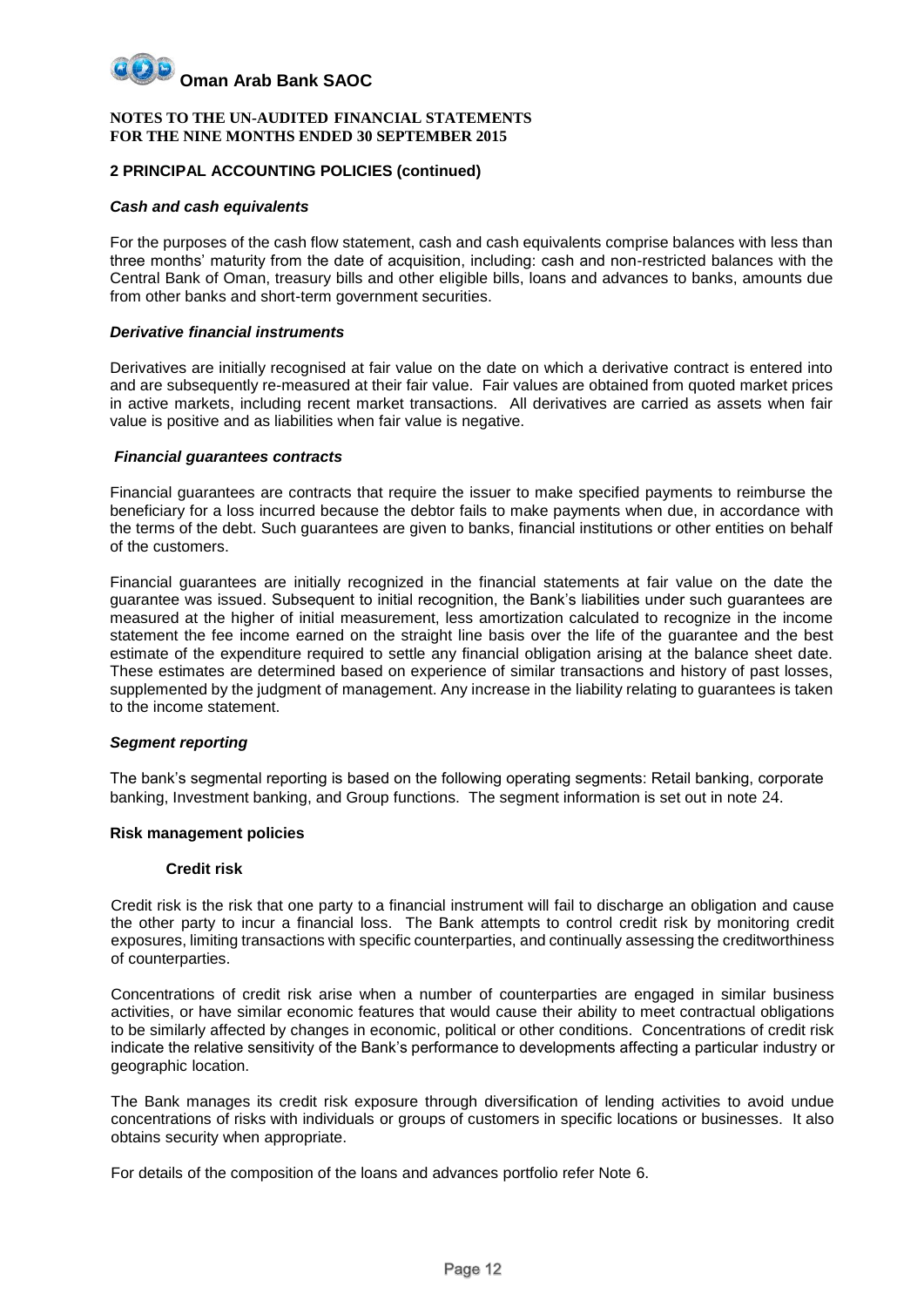#### **NOTES TO THE UN-AUDITED FINANCIAL STATEMENTS FOR THE NINE MONTHS ENDED 30 SEPTEMBER 2015**

### **2 PRINCIPAL ACCOUNTING POLICIES (continued)**

#### **Risk management policies (continued)**

#### **Credit risk (continued)**

Repossessed properties are sold as soon as practicable with the proceeds used to reduce the outstanding balance of the debt. Repossessed assets are classified as other assets in the balance sheet.

#### **Interest rate risk**

Interest rate risk is the risk that the value of a financial instrument will fluctuate due to changes in the market interest rates. The Bank is exposed to interest/mark-up rate risk as a result of mismatches or gaps in the amount of interest/mark-up based assets and liabilities that mature or re-price in a given period. The Bank manages this risk by matching/re-pricing of assets and liabilities. The Bank is not excessively exposed to interest/mark-up rate risk as its assets and liabilities are re-priced frequently. The Assets and Liabilities Committee (ALCO) of the Bank monitors and manages the interest rate risk with the objective of limiting the potential adverse effects on the profitability of the Bank.

#### **Liquidity risk**

Liquidity risk is the risk that the Bank will encounter difficulty in raising funds to meet commitments associated with financial instruments. Liquidity risk may result from an inability to sell a financial asset quickly at close to its fair value. It includes the risk of being unable to fund assets at appropriate maturities and rates and the risk of being unable to liquidate an asset at a reasonable price and in an appropriate time frame.

The Bank's funding activities are based on a range of instruments including deposits, other liabilities and assigned capital. Consequently, funding flexibility is increased and dependence on any one source of funds is reduced. The Bank maintains liquidity by continually assessing, identifying and monitoring changes in funding needs required to strategic goals set in terms of the overall strategy. In addition the Bank holds certain liquid assets as part of its liquidity risk management strategy.

#### **Currency risk**

Currency risk arises where the value of financial instrument changes due to changes in foreign exchange rates. In order to manage currency risk exposure the Bank enters into ready, spot and forward transactions in the inter bank market.

The Bank's foreign exchange exposure comprises of forward contracts, foreign currencies cash in hand, balances with banks abroad, foreign placements and foreign currencies assets and liabilities. The net open position is managed within the acceptable limits by buying and selling foreign currencies at spot rates when considered appropriate segregation of duties exist between the front and back office functions while compliance with the net open position is independently monitored on an ongoing basis.

#### **Fair value of financial assets and liabilities**

The estimate of fair values of the financial instruments is based on information available to management as at 31 March 2011.Whilst management has used its best judgment in estimating the fair value of the financial instruments, there are inherent weaknesses in any estimation technique. The estimates involve matters of judgment and cannot be determined with precision. The bases adopted in deriving the fair values are as follows:

#### **Certificate of Deposit and current account balances due to and from banks**

The carrying amount of certificate of deposit and current account balances due to and from banks was considered to be a reasonable estimate of fair value due to their short-term nature.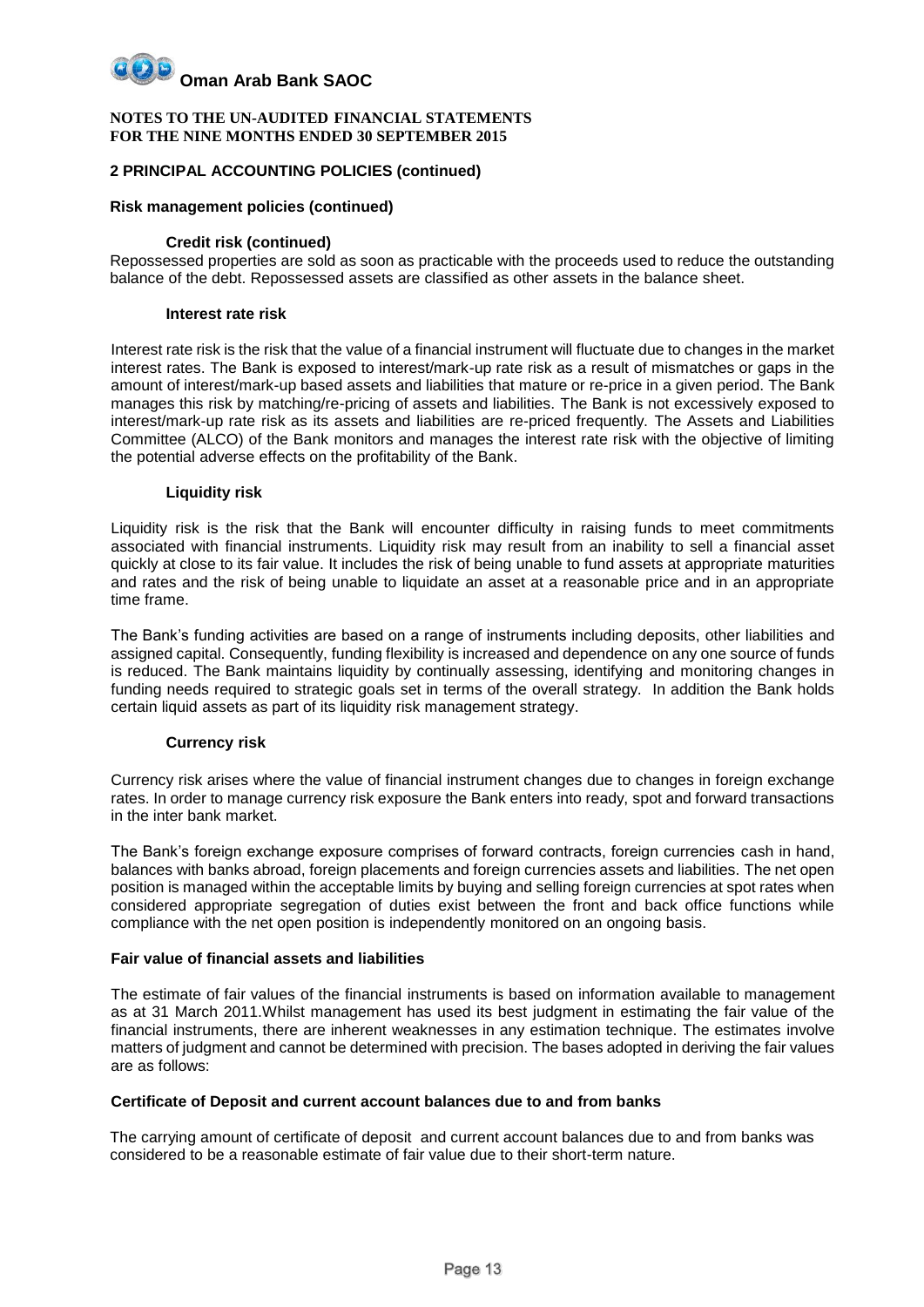

#### **2 PRINCIPAL ACCOUNTING POLICIES (continued)**

#### **Risk management policies (continued)**

#### **Loans and advances**

The estimated fair value of loans whose interest rates are materially different from the prevailing market interest rates are determined by discounting the contracted cash follows using market interest rates currently charged to similar loans. The fair value of non-performing loans approximates to the book value adjusted for provision for loan impairment. For the remainder, the fair value has been taken at book value as the prevailing interest rates offered on similar loans are not materially different from the actual loan rates.

#### **Investments**

Quoted market prices, when available are used as the measure for fair value. However, when the quoted market prices do not exist, fair values presented are estimates derived using the net present value or other valuation techniques.

#### **Customers' deposits**

The fair value of demand, call, and savings deposits is the amount payable on demand at the reporting date, which equals the carrying value of those liabilities. The estimated fair values of fixed rates deposits are determined by discounting the contractual cash flows using the market interest rates currently offered for similar deposits.

#### *Directors' remuneration*

The Directors' remuneration is governed as set out in the Articles of Association of the Bank, the Commercial Companies Law, regulations issued by the Capital Market Authority and regulations issued by the Central Bank of Oman.

The Annual General Meeting shall determine and approve the remuneration and the sitting fees for the Board of Directors and its sub-committees provided that such fees shall not exceed 5% of the annual net profit after deduction of the legal reserve and the optional reserve and the distribution of dividends to the shareholders provided that such fees shall not exceed RO 200,000. The sitting fees for each director shall not exceed RO 10,000 in one year.

#### **Comparative figures**

Certain previous year figures have been adjusted to conform to changes in presentation in the current year.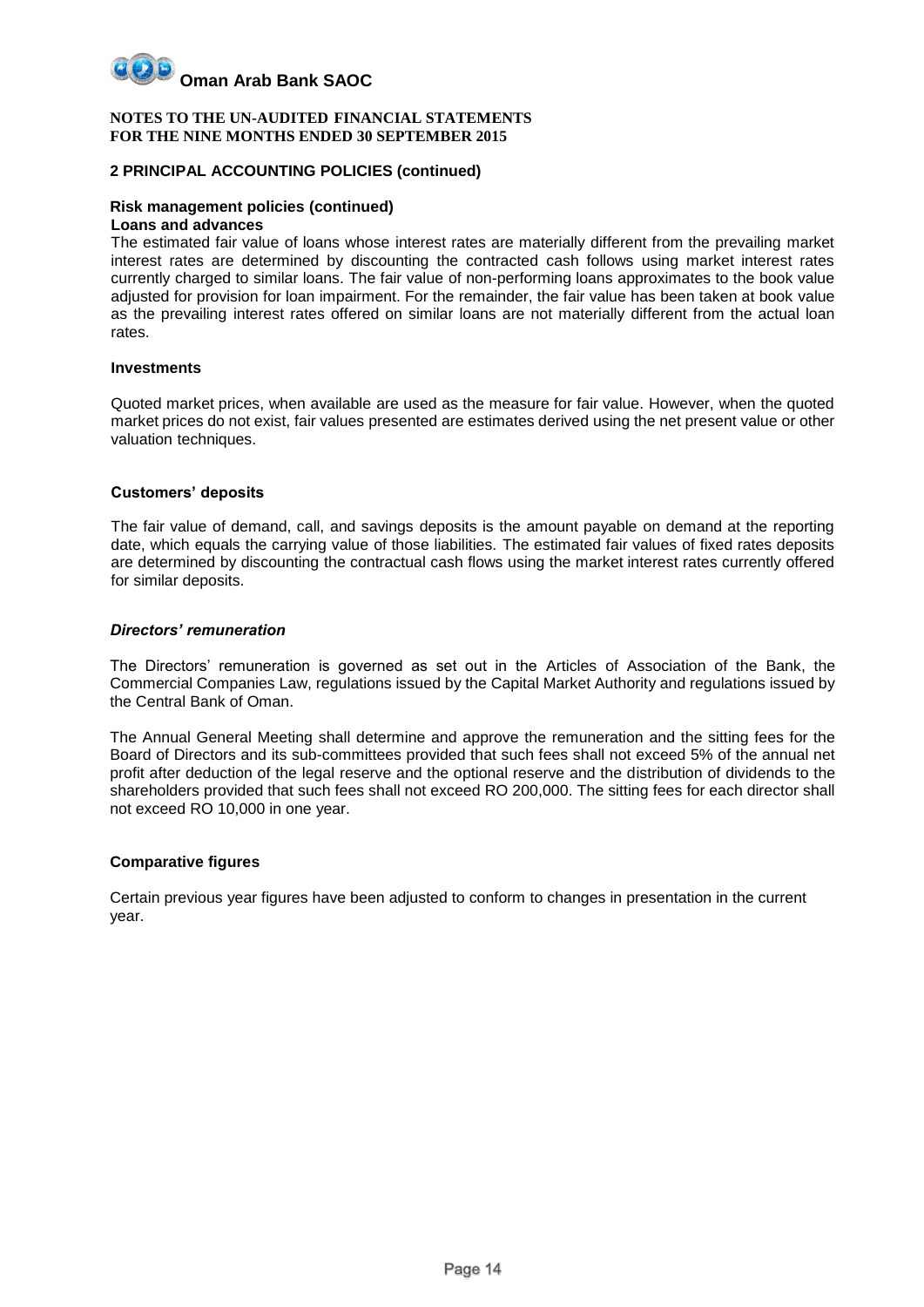

# **3 Cash and balances with Central Bank of Oman**

|                                      | 30-Sep-15     | 30-Sep-14     |
|--------------------------------------|---------------|---------------|
|                                      | <b>RO 000</b> | <b>RO 000</b> |
| Cash                                 | 40,539        | 26,963        |
| Balances with Central Bank of Oman   |               |               |
| -Clearing account and other balances | 94,116        | 42,599        |
| -Statutory capital deposit           | 500           | 500           |
| <b>Certificate of Deposits</b>       |               | 225,000       |
|                                      | 135,155       | 295,062       |

The capital deposit cannot be withdrawn without the approval of the Central Bank of Oman. Balances with Central Bank of Oman are non-interest bearing.

Certificates of deposit are issued by the Central Bank of Oman for a period of 28 days and carry interest at the average rate of 0.125% (30 September 2014 – 0.125%).

### **4 Due from banks**

|                         | 30-Sep-15     | 30-Sep-14     |
|-------------------------|---------------|---------------|
|                         | <b>RO 000</b> | <b>RO 000</b> |
| Money market placements | 39,490        | 32,416        |
| <b>Current accounts</b> | 30,548        | 18,092        |
|                         | 70,038        | 50,508        |

# **5 Loans and advances**

|                                         | 30-Sep-15     | 30-Sep-14     |
|-----------------------------------------|---------------|---------------|
|                                         | <b>RO 000</b> | <b>RO 000</b> |
| <b>Commercial loans</b>                 | 758,831       | 617,795       |
| Overdrafts                              | 148,106       | 130,850       |
| Personal loans                          | 576,356       | 492,993       |
| Credit cards                            | 4,941         | 5,200         |
| Al-Yusr Financing activities            | 40,937        | 16,918        |
|                                         | 1,529,171     | 1,263,756     |
| Less: Allowance for loan impairment and |               |               |
| reserved interest                       | (43,085)      | (35,710)      |
|                                         | 1,486,086     | 1,228,046     |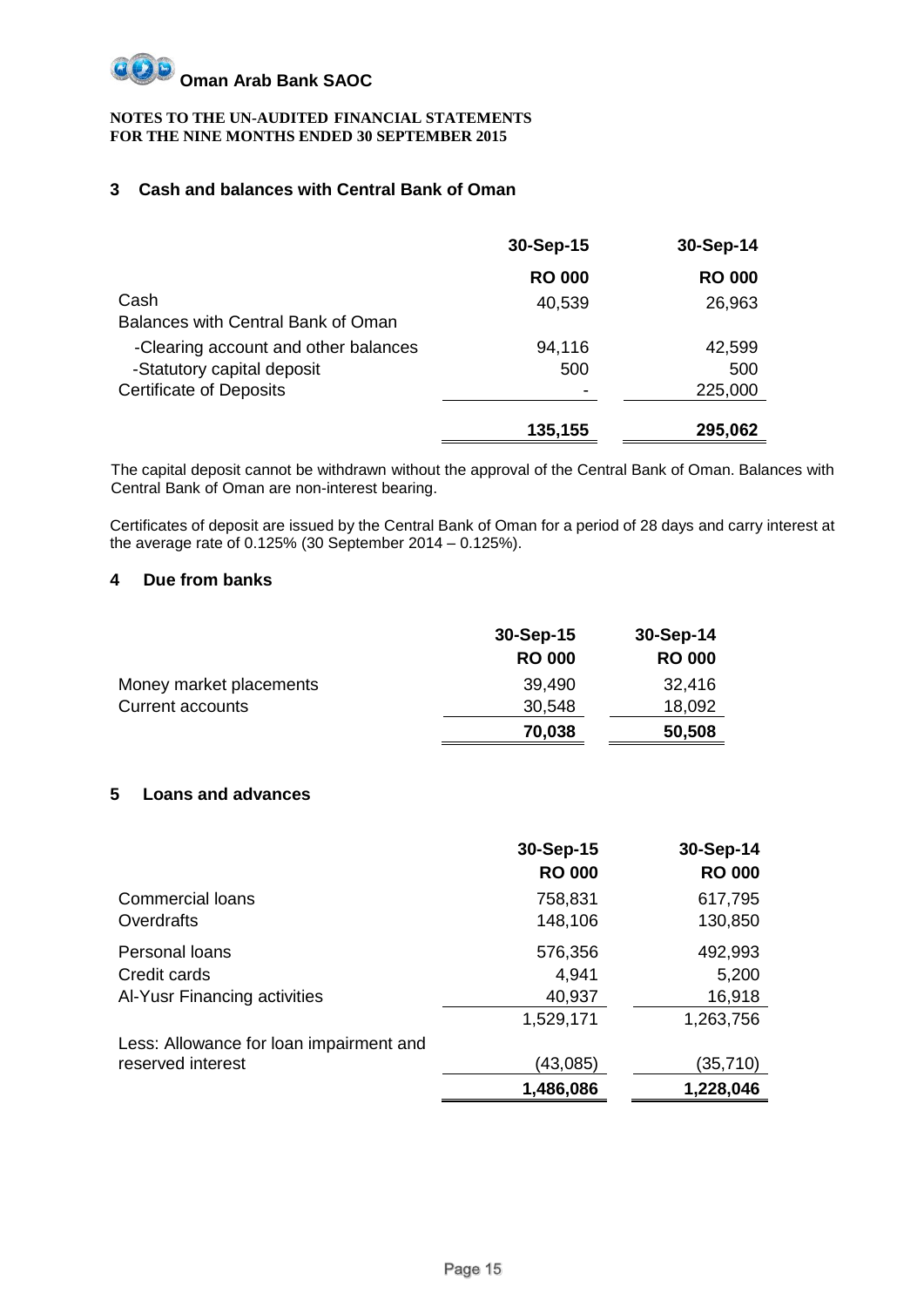#### **NOTES TO THE UN-AUDITED FINANCIAL STATEMENTS FOR THE NINE MONTHS ENDED 30 SEPTEMBER 2015**

## **5 Loans and advances (continued)**

### **(a)** *Allowance for loan impairment and reserved interest*

The movements in the provision for loan impairment and reserved interest were as follows:

|                                                                       | 30-Sep-15                                  |                                                  |               |  |
|-----------------------------------------------------------------------|--------------------------------------------|--------------------------------------------------|---------------|--|
|                                                                       | <b>Allowance</b><br>for loan<br>impairment | <b>Contractual</b><br>interest not<br>recognised | <b>Total</b>  |  |
|                                                                       | <b>RO 000</b>                              | <b>RO 000</b>                                    | <b>RO 000</b> |  |
|                                                                       |                                            |                                                  |               |  |
| Balance at beginning of period                                        | 30,651                                     | 6,997                                            | 34,315        |  |
| Provided during the period                                            | 9,129                                      | 1,852                                            | 10,981        |  |
| Amounts written off during the period<br>Amounts recovered during the | (51)                                       | (28)                                             | (79)          |  |
| period                                                                | (3,672)                                    | (1, 135)                                         | (4,807)       |  |
| Balance at end of period                                              | 36,057                                     | 7,028                                            | 43,085        |  |

|                                       |                                            | 30-Sep-14                                        |               |
|---------------------------------------|--------------------------------------------|--------------------------------------------------|---------------|
|                                       | <b>Allowance</b><br>for loan<br>impairment | <b>Contractual</b><br>interest not<br>recognised | <b>Total</b>  |
|                                       | <b>RO 000</b>                              | <b>RO 000</b>                                    | <b>RO 000</b> |
| Balance at beginning of period        | 27,272                                     | 6,997                                            | 34,269        |
| Provided during the period            | 7,720                                      | 1,752                                            | 9,472         |
| General Provision - Islamic Banking   | 232                                        |                                                  | 232           |
| Amounts written off during the period | (680)                                      | (938)                                            | (1,618)       |
| Amounts recovered during the period   | (4,802)                                    | (1, 843)                                         | (6,645)       |
| Balance at end of period              | 29,742                                     | 5,968                                            | 35,710        |

Total allowance for the potential loss on the performing loans as at 30 September 2015 is RO 19,749, 625 (30 September 2014: 16,943,718). The Central Bank of Oman regulations require that the allowance for impaired loan account should be the higher of the provision determined in accordance with IAS 39 and Central Bank of Oman guidelines. Loans and advances on which interest has been reserved and/or has not been accrued amounted to RO 43,649,964 (30 September 2014: RO 34,978,509).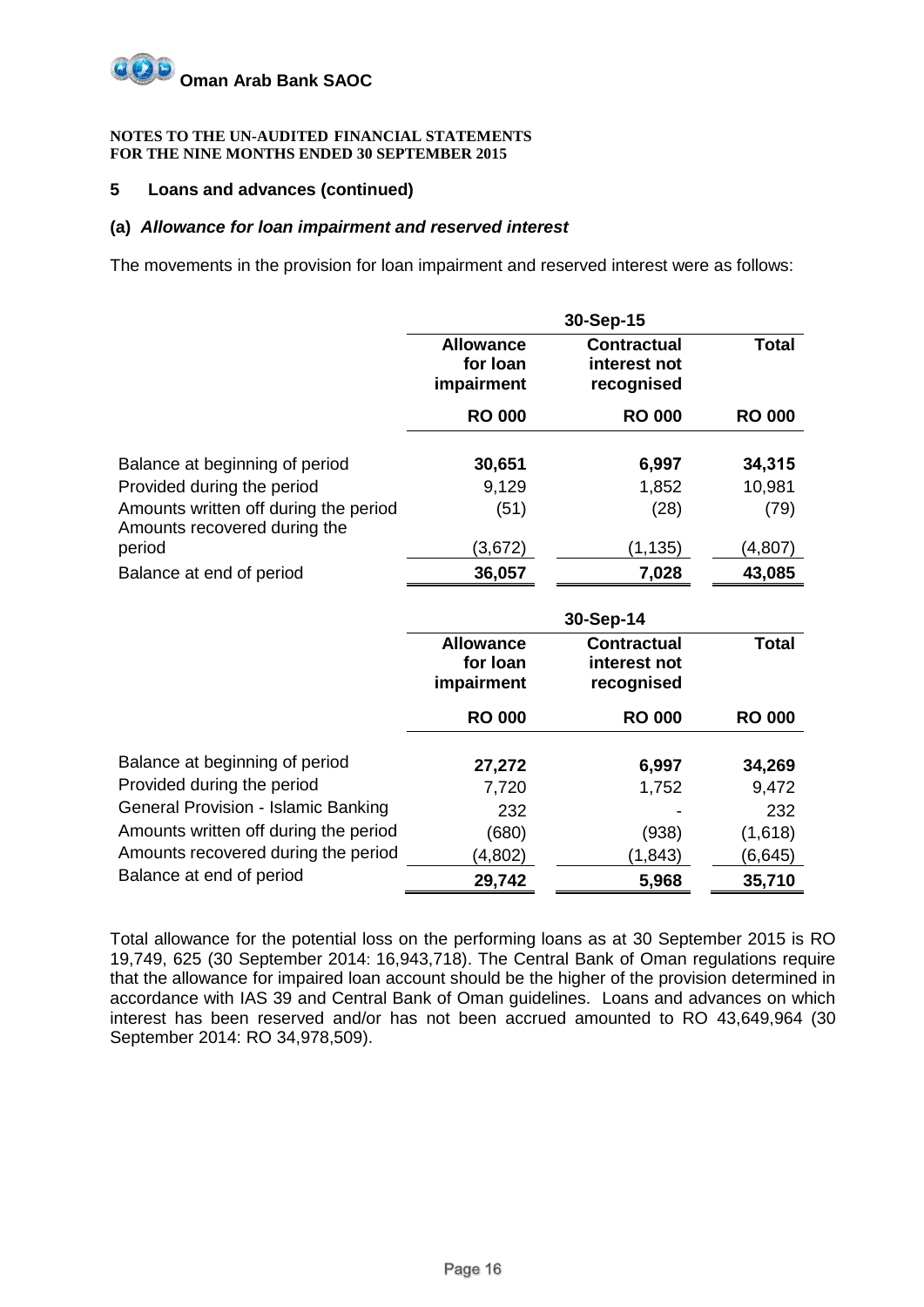#### **NOTES TO THE UN-AUDITED FINANCIAL STATEMENTS FOR THE NINE MONTHS ENDED 30 SEPTEMBER 2015**

# **5 Loans and advances (continued)**

# **(b)** *Concentration of loans and advances*

Loans and advances were granted to customers within the Sultanate of Oman. The concentration of gross loans and advances by industry sector is as follows:

|                                   | 30-Sep-15     | 30-Sep-14     |
|-----------------------------------|---------------|---------------|
|                                   | <b>RO 000</b> | <b>RO 000</b> |
| Personal loans including credit   |               |               |
| cards                             | 608,073       | 509,399       |
| Transportation                    | 121,281       | 145,892       |
| Construction                      | 107,009       | 125,413       |
| Manufacturing                     | 162,097       | 109,496       |
| <b>Services</b>                   | 48,018        | 62,376        |
| <b>Utilities</b>                  | 69,759        | 61,158        |
| Wholesale and retail trade        | 78,537        | 50,455        |
| Import trade                      | 69,815        | 42,612        |
| <b>Financial Institutions</b>     | 58,876        | 24,783        |
| Mining and quarrying              | 71,110        | 16,537        |
| Agriculture and allied activities | 6,333         | 5,260         |
| Export trade                      | 882           | 753           |
| Government                        | 4,209         |               |
| Others                            | 123,172       | 109,622       |
|                                   | 1,529,171     | 1,263,756     |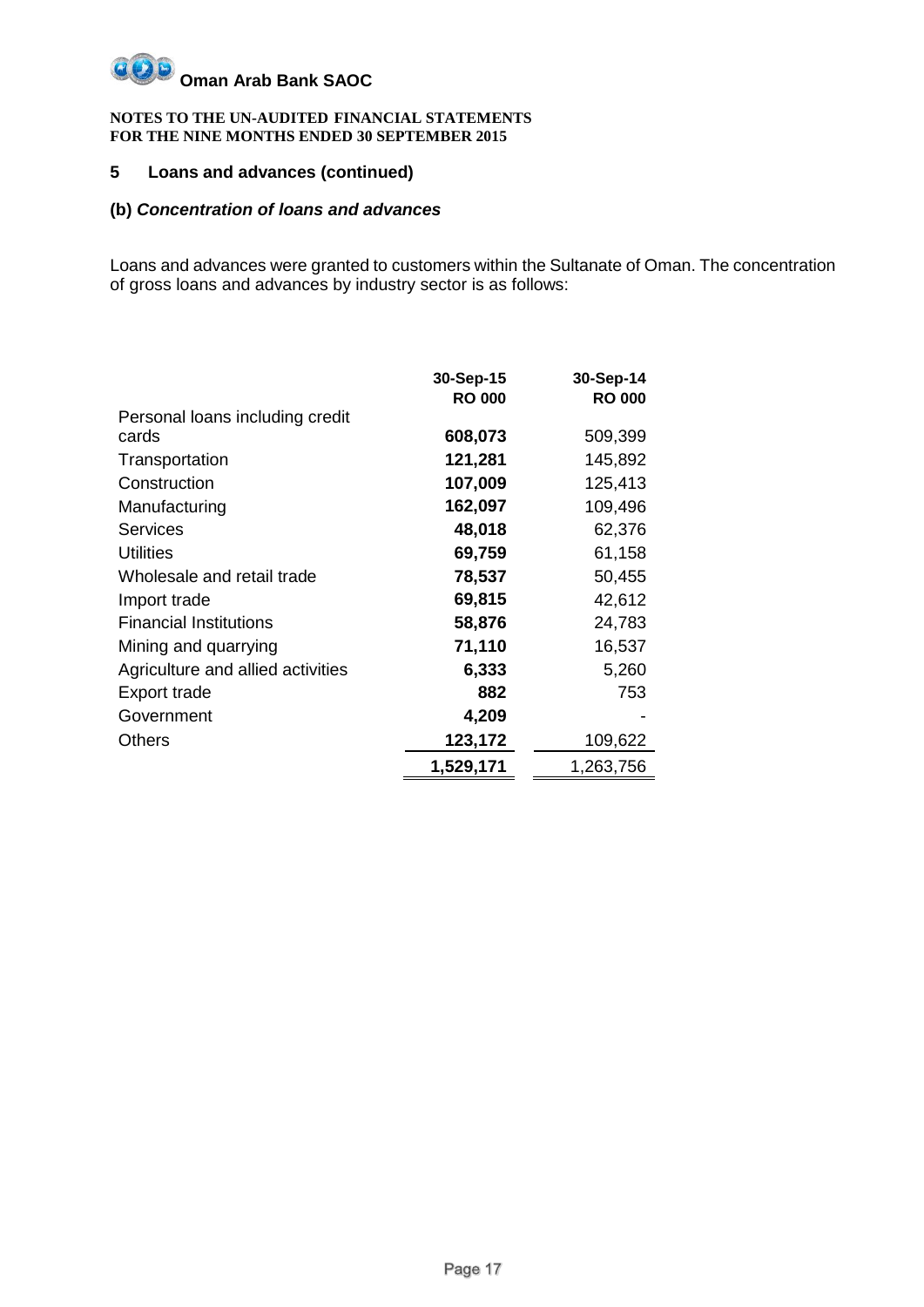

## **6 Investment securities**

|                                                        | 30-Sep-15      | 30-Sep-14 |
|--------------------------------------------------------|----------------|-----------|
|                                                        | <b>RO' 000</b> | RO' 000   |
| <b>Available for sale</b>                              |                |           |
| - quoted                                               | 18,541         | 21,592    |
| - unquoted                                             | 847            | 377       |
|                                                        | 19,388         | 21,969    |
| Designated at fair value through profit or loss        |                |           |
| - quoted                                               | 458            | 867       |
| - unquoted                                             | 314            | 293       |
| Total investments at fair value through profit or loss | 772            | 1,160     |
| <b>Held for trading</b>                                |                |           |
| - quoted                                               | 83             | 349       |
|                                                        | 83             | 349       |
| <b>Held to maturity</b>                                |                |           |
| Oman Government Development Bonds                      | 53,332         | 32,038    |
| Treasury Bills                                         | 43,110         |           |
| Total investments held to maturity                     | 96,442         | 32,038    |
|                                                        |                |           |
| <b>Total investments in securities</b>                 | 116,685        | 55,516    |

The movement in the investment can be summarized as follow:

|                                                          | At 1<br>January<br>2015<br><b>RO'000</b> | <b>Additions</b><br><b>RO'000</b> | <b>Disposals</b><br>(sale &<br>redemption)<br><b>RO'000</b> | <b>Changes in</b><br>fair value<br>recorded in<br>statement of<br>comprehensive<br>income<br><b>RO'000</b> | <b>Changes in</b><br>fair value<br>recorded in<br>equity<br><b>RO'000</b> | At 30<br><b>September</b><br>2015<br><b>RO'000</b> |
|----------------------------------------------------------|------------------------------------------|-----------------------------------|-------------------------------------------------------------|------------------------------------------------------------------------------------------------------------|---------------------------------------------------------------------------|----------------------------------------------------|
| Designated as at fair<br>value through profit<br>or loss |                                          |                                   |                                                             |                                                                                                            |                                                                           |                                                    |
| Quoted - level 1                                         | 617                                      | 45                                | (841)                                                       | 637                                                                                                        |                                                                           | 458                                                |
| Unquoted - level 3                                       | 317                                      |                                   |                                                             | (3)                                                                                                        |                                                                           | 314                                                |
| <b>Held for trading</b>                                  |                                          |                                   |                                                             |                                                                                                            |                                                                           |                                                    |
| Quoted - level 1                                         | 330                                      | 144                               | (417)                                                       | 26                                                                                                         |                                                                           | 83                                                 |
| Unquoted - level 2                                       |                                          |                                   |                                                             |                                                                                                            |                                                                           |                                                    |
| Available-for-sale                                       |                                          |                                   |                                                             |                                                                                                            |                                                                           |                                                    |
| Quoted - level 1                                         | 22,365                                   | 23,183                            | (25, 482)                                                   | (398)                                                                                                      | (1, 127)                                                                  | 18,541                                             |
| Unquoted - level 3                                       | 355                                      | 509                               | (17)                                                        |                                                                                                            |                                                                           | 847                                                |
| <b>Investments held to</b>                               |                                          |                                   |                                                             |                                                                                                            |                                                                           |                                                    |
| <b>Maturity</b>                                          | 50,402                                   | 46,040                            |                                                             |                                                                                                            |                                                                           | 96,442                                             |
|                                                          | 74,386                                   | 69,921                            | (26, 757)                                                   | 262                                                                                                        | (1, 127)                                                                  | 116,685                                            |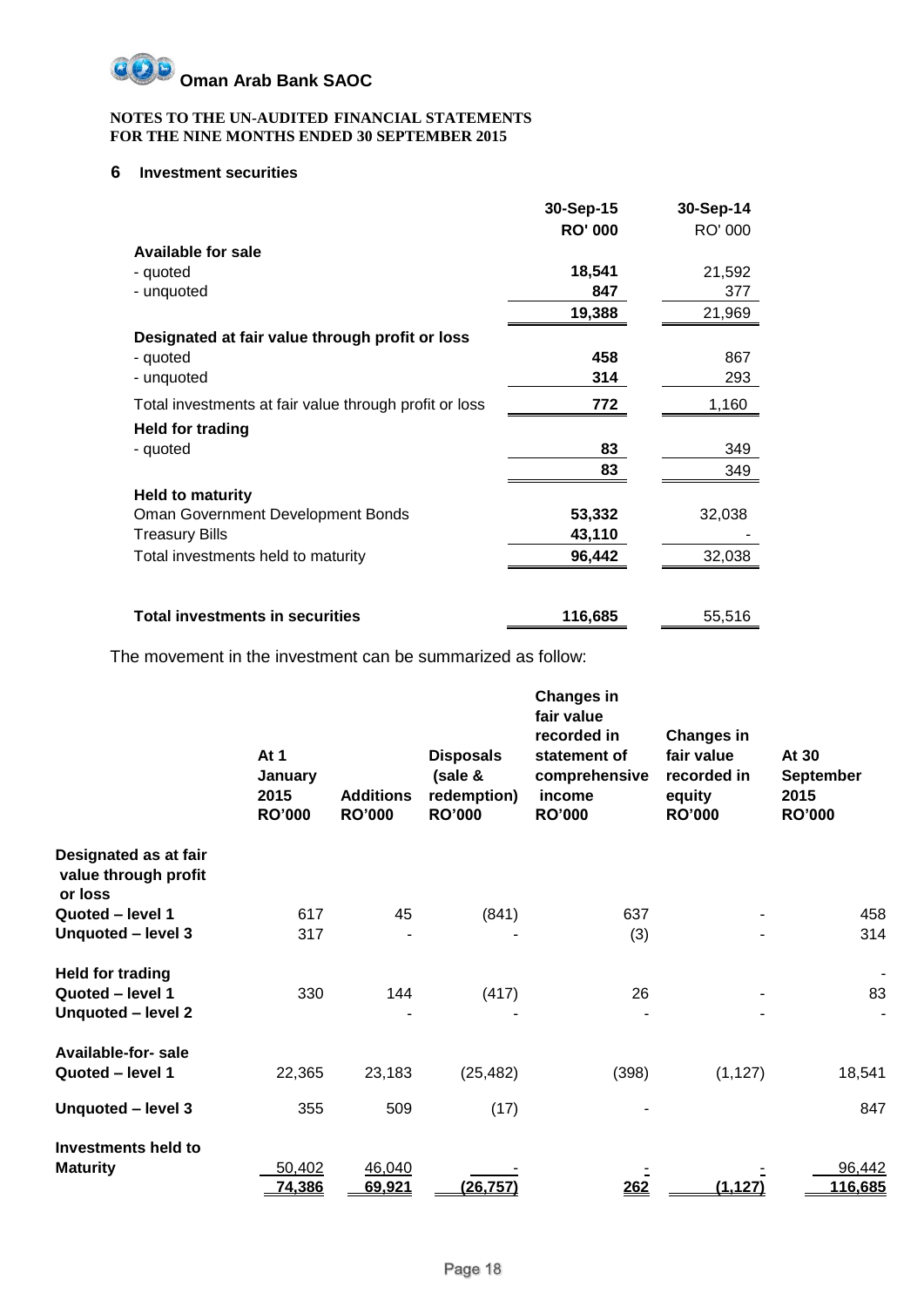

#### **6 Investment securities (continued)**

All the Oman government development bonds are denominated in Rial Omani and are issued by the Government of Oman. They carry interest rates varying between 2.75 % and 5.50% (2014– 3.25% to 5.5%) per annum. The maturity profile of the bonds, based on the remaining maturity from the balance sheet date, is as follows:

|                 | $30-Sep-15$ | $30-Sep-14$ |
|-----------------|-------------|-------------|
| Within One year | ۰           | 2.400       |
| 1 to 5 years    | 53,332      | 29,469      |
|                 | 53,332      | 31,869      |

Treasury Bills are issued by Central Bank of Oman for a period of 30 days to 3 years and carry interest at the average rate of 0.49%. As at 30 September 2015 the balance outstanding in treasury bills is RO 43,110,000 (30 September 2014 Nil)

## **7 Property and equipment**

|                                          | <b>Land and</b>            | <b>Computer</b>            | <b>Furniture</b><br>and  | <b>Motor</b>                     |                                     |                               |
|------------------------------------------|----------------------------|----------------------------|--------------------------|----------------------------------|-------------------------------------|-------------------------------|
|                                          | buildings<br><b>RO 000</b> | equipment<br><b>RO 000</b> | fixture<br><b>RO 000</b> | <b>Vehicles</b><br><b>RO 000</b> | <b>Capital WIP</b><br><b>RO 000</b> | <b>Total</b><br><b>RO 000</b> |
| <b>Cost</b>                              |                            |                            |                          |                                  |                                     |                               |
| At 1 January 2015                        | 24,140                     | 15,818                     | 9,617                    | 565                              | 1,258                               | 51,398                        |
| <b>Additions</b>                         | $\overline{a}$             | 1,000                      | 835                      | 161                              | 109                                 | 2,105                         |
| <b>Transfers</b>                         |                            |                            | 59                       |                                  | (60)                                | (1)                           |
| <b>Disposals</b>                         | (2, 569)                   |                            |                          | (107)                            |                                     | (2,676)                       |
| At 30 Sep 2015                           | 21,571                     | 16,818                     | 10,511                   | 619                              | 1,307                               | 50,826                        |
| <b>Depreciation</b><br>At 1 January 2015 | 3,552                      | 11,499                     | 6,648                    | 377                              |                                     | 22,076                        |
| Charge for the period                    | 442                        | 1,251                      | 770                      | 52                               |                                     | 2,515                         |
| <b>Disposals</b>                         | (2, 569)                   |                            |                          |                                  | (88)                                | (2,657)                       |
| At 30 Sep 2015                           | 1,425                      | 12,751                     | 7,418                    | 429                              | (88)                                | 21,934                        |
| Net book value                           |                            |                            |                          |                                  |                                     |                               |
| At 30 Sep 2015                           | 20,146                     | 4,067                      | 3,093                    | 191                              | 1,395                               | 28,892                        |
| At 30 September<br>2014                  | 18,632                     | 4,053                      | 3,050                    | 213                              | 1,503                               | 27,451                        |
|                                          |                            |                            |                          |                                  |                                     |                               |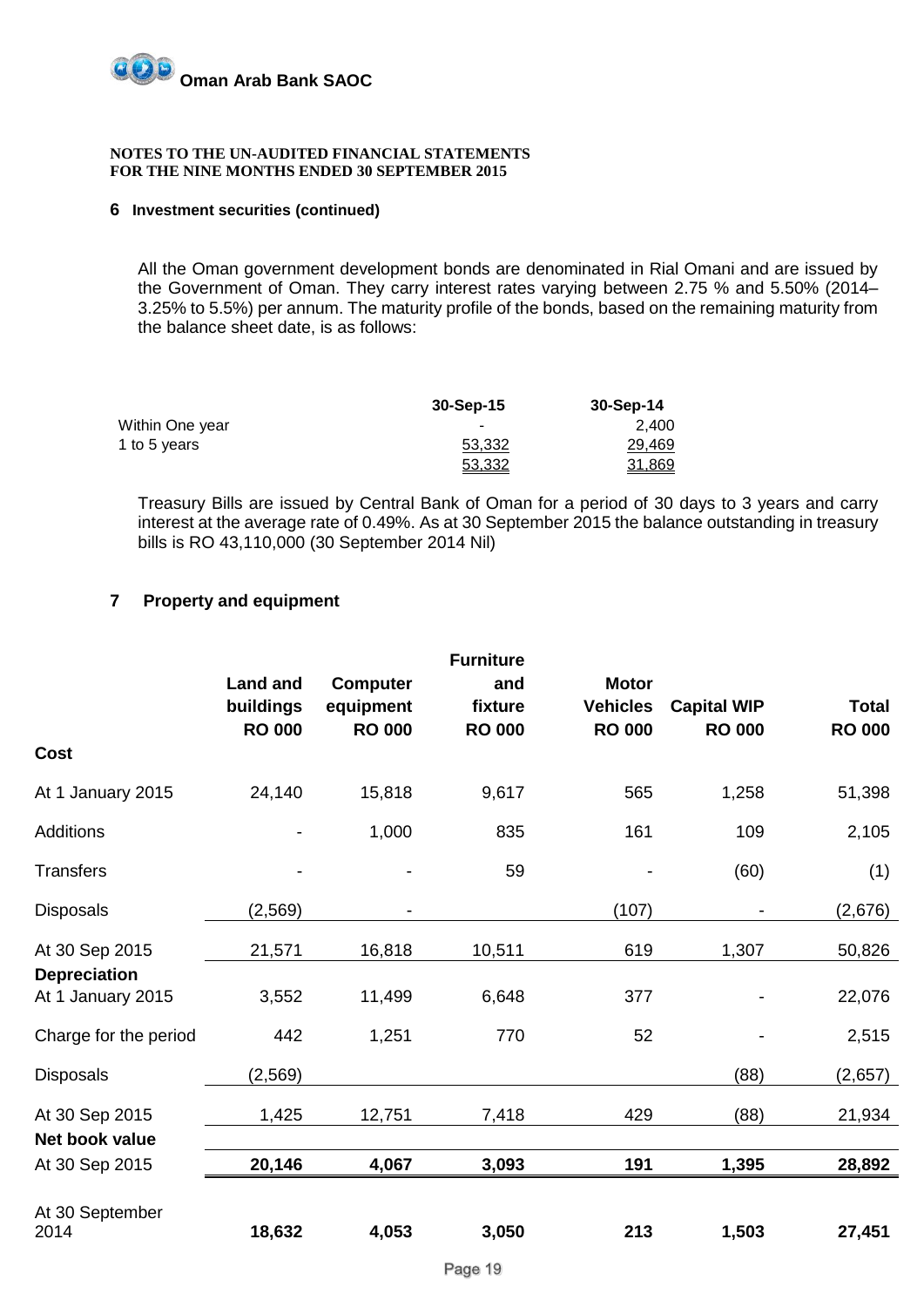## **8 Other assets**

|                                                                              | 30-Sep-15     | 30-Sep-14     |
|------------------------------------------------------------------------------|---------------|---------------|
|                                                                              | <b>RO 000</b> | <b>RO 000</b> |
| Acceptances                                                                  | 25,854        | 23,486        |
| Interest receivable                                                          | 8,885         | 6,244         |
| Prepayments                                                                  | 2,438         | 2,815         |
| Receivable from Investment customers<br>Positive Fair Value change - Forward | 3,337         | 1,225         |
| contracts                                                                    | 266           | 395           |
| Credit card settlement                                                       | 2,079         | 1,694         |
| <b>Others</b>                                                                | 2,230         | 2,213         |
|                                                                              | 45,089        | 38,072        |

Others as at September 30 2015 include the value of repossessed collateral property RO NIL (30 September 2014: RO 310,000).

### **9 Due to banks**

|                                  | 30-Sep-15     | 30-Sep-14     |
|----------------------------------|---------------|---------------|
|                                  | <b>RO 000</b> | <b>RO 000</b> |
| Current accounts                 | 9,733         | 8,112         |
| 10<br><b>Customers' deposits</b> |               |               |
|                                  | 30-Sep-15     | 30-Sep-14     |
|                                  | <b>RO 000</b> | <b>RO 000</b> |
| Demand and call accounts         | 679,575       | 550,097       |
| Term deposits                    | 613,525       | 592,395       |
| Savings accounts                 | 232,432       | 212,540       |
|                                  | 1,525,532     | 1,355,032     |

The concentration of customers' deposits by government and private sector is as follows:

|                | 30-Sep-15<br><b>RO 000</b> | 30-Sep-14<br><b>RO 000</b> |
|----------------|----------------------------|----------------------------|
| <b>Private</b> | 1.120.777                  | 1,007,075                  |
| Government     | 404.755                    | 347.957                    |
|                | 1,525,532                  | 1,355,032                  |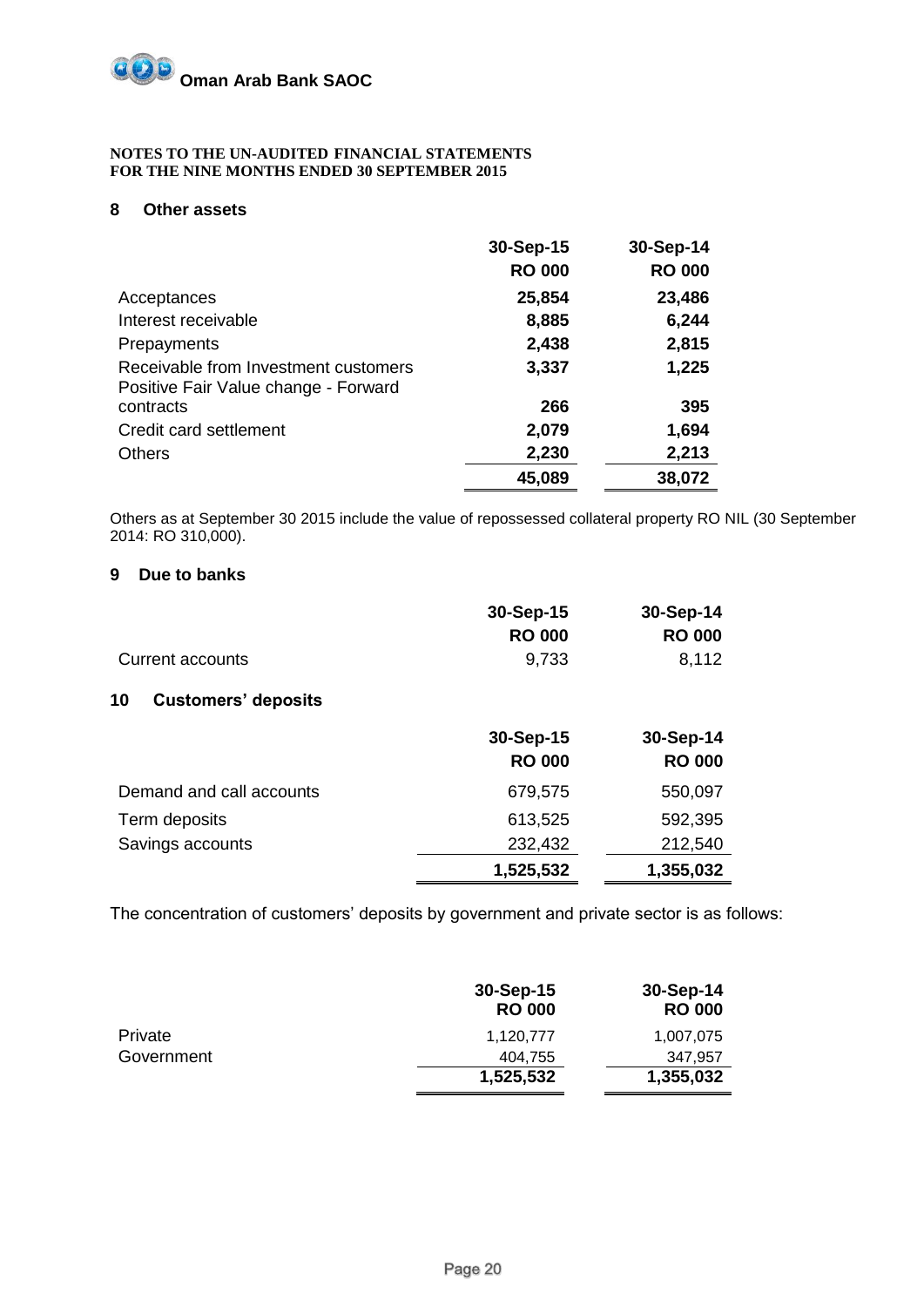#### **NOTES TO THE UN-AUDITED FINANCIAL STATEMENTS FOR THE NINE MONTHS ENDED 30 SEPTEMBER 2015**

# **11 Other liabilities**

|                                             | 30-Sep-15     | 30-Sep-14     |
|---------------------------------------------|---------------|---------------|
|                                             | <b>RO 000</b> | <b>RO 000</b> |
| Acceptances                                 | 25,854        | 23,486        |
| Balances in investment customers accounts   | 16,817        | 13,406        |
| Acceptances and certified cheques           | 5,753         | 7,080         |
| Staff related provisions                    | 2,367         | 2,369         |
| Interest Payable                            | 9,818         | 6,473         |
| Accrued expenses and others                 | 11,324        | 8,984         |
| Interest and commission received in advance | 1,831         | 1,695         |
| Credit card settlement                      | 487           | 762           |
| Negative Fair Value change - Forward        |               |               |
| contracts                                   | 239           | 360           |
| Subscriptions for IPO                       |               | 1,150         |
|                                             | 74,490        | 65,764        |

# **12 Subordinated bonds**

In order to enhance the capital adequacy and to meet the funding requirements, the Bank issued non-convertible unsecured subordinated bonds of RO 50 Million (50,000,000 units of RO 1 each) for a tenor of five years and one month in April 2012 through private placement. The bonds are listed in the Muscat Securities Market and are transferable through trading. The bonds carry a fixed coupon rate of 5.5% per annum, payable semi-annually with the principal payable on maturity.

# **13 Taxation**

The Bank is liable for income tax in accordance with the income tax laws of the Sultanate of Oman. The tax has been provided at 12%, the rate applicable to the Bank. The assessments for the years up to 2008 are complete. The bank has adequate provisions for the tax liability, if any.

# **14 Share capital**

The authorized capital is RO 200,000,000 and the issued share capital comprises 1,160,000,000 fully paid shares of RO 0.100 each. RO 13 million has been assigned as capital for the Islamic Banking services of the Bank.

| 30-Sep-15                |                              |                    |         | 30-Sep-14          |         |
|--------------------------|------------------------------|--------------------|---------|--------------------|---------|
|                          | Country of in<br>corporation | Share<br>holding % | RO 000  | Share<br>holding % | RO 000  |
| <b>OMINVEST</b>          | Oman                         | 50.99              | 59,148  | 50.99              | 59,148  |
| Arab Bank Plc            | Jordan                       | 49                 | 56,840  | 49                 | 56,840  |
| Oman Investment services | Oman                         | <u>0.01</u>        | 12      | 0.01               | 12      |
|                          |                              | 100                | 116,000 | 100                | 116,000 |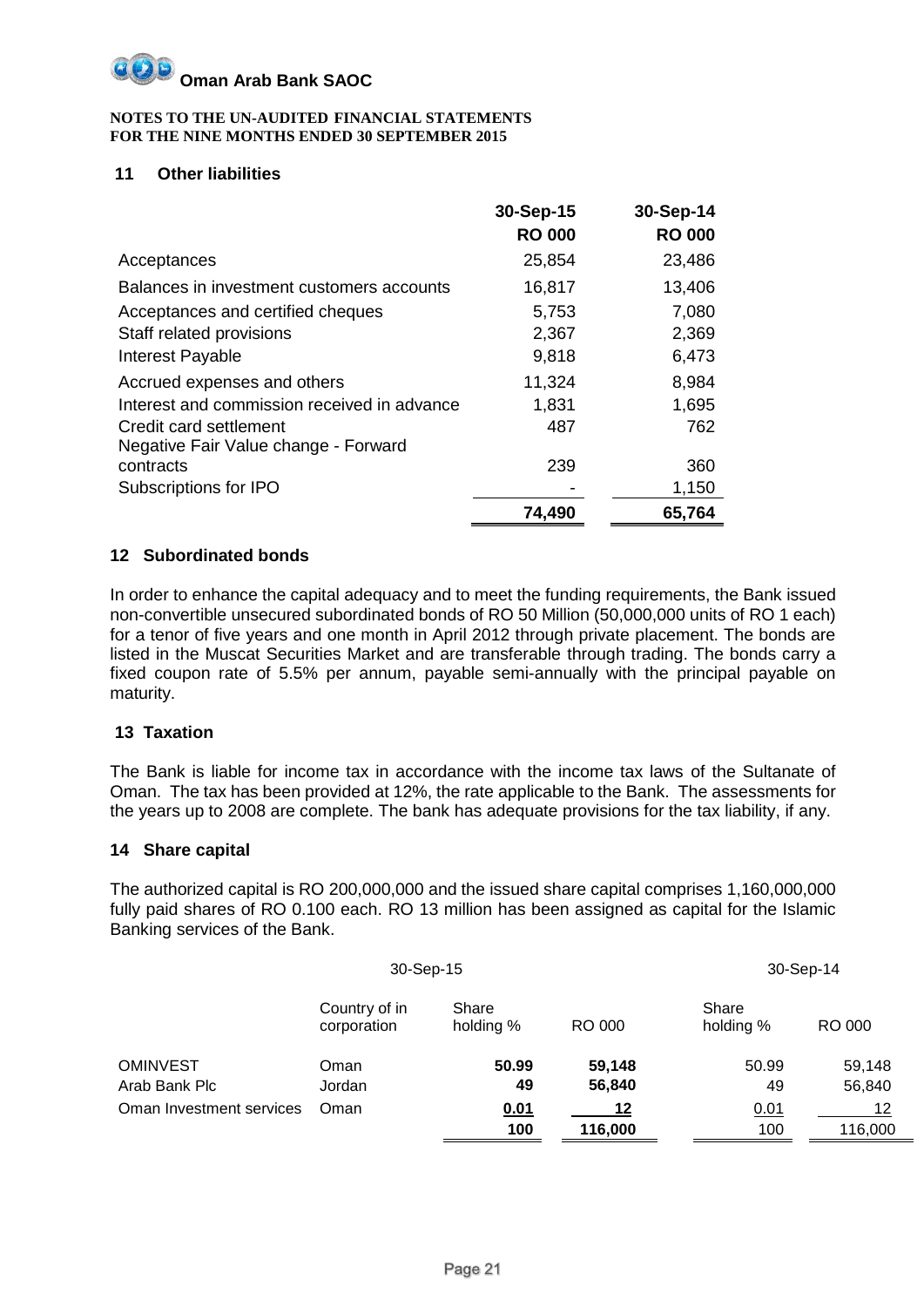

### **15 Legal reserve**

According to the Omani Commercial Companies Law of 1974, the Bank is required to transfer 10% of the profit for the year to legal reserve until the accumulated balance of this reserve equals at least one third of the Bank's Paid up share capital. The legal reserve is not available for distribution.

### **16 Interest income**

|                                             | 9 months ended |               |
|---------------------------------------------|----------------|---------------|
|                                             | 30-Sep-15      | 30-Sep-14     |
|                                             | <b>RO 000</b>  | <b>RO 000</b> |
| Loans and advances                          | 45,705         | 42,010        |
| <b>Placements with banks</b>                | 195            | 108           |
| Interest from Certificate of Deposits       | 191            | 155           |
| <b>Interest from Government Development</b> |                |               |
| <b>Bonds</b>                                | 884            | 591           |
|                                             | 46,975         | 42,864        |

Interest bearing assets earned interest at an average rate of 3.88% for the nine months ended 30 September 2015 (30 September 2014: 4.00%).

## **17 Interest expense**

|                                | 9 months ended |               |
|--------------------------------|----------------|---------------|
|                                | 30-Sep-15      | 30-Sep-14     |
|                                | <b>RO 000</b>  | <b>RO 000</b> |
| Time deposits                  | 8,039          | 7,339         |
| Interest on subordinated bonds | 2,057          | 2,064         |
| Call accounts                  | 715            | 556           |
| Savings accounts               | 220            | 323           |
|                                | 11,031         | 10,282        |

For the nine months ended 30 September 2015, the average cost of funds was 0.97% (30 September 2014: 1.05%)

## **18 Investment income**

| Income from investments at fair value<br>through profit or loss | 30-Sep-15     | 30-Sep-14     |
|-----------------------------------------------------------------|---------------|---------------|
|                                                                 | <b>RO 000</b> | <b>RO 000</b> |
| Profit/Loss on sale of investments                              | 1.731         | 1,329         |
| Dividend income                                                 | 859           | 969           |
| Changes in fair value                                           | (113)         | 185           |
| <b>Total investment income</b>                                  | 2.477         | 2.483         |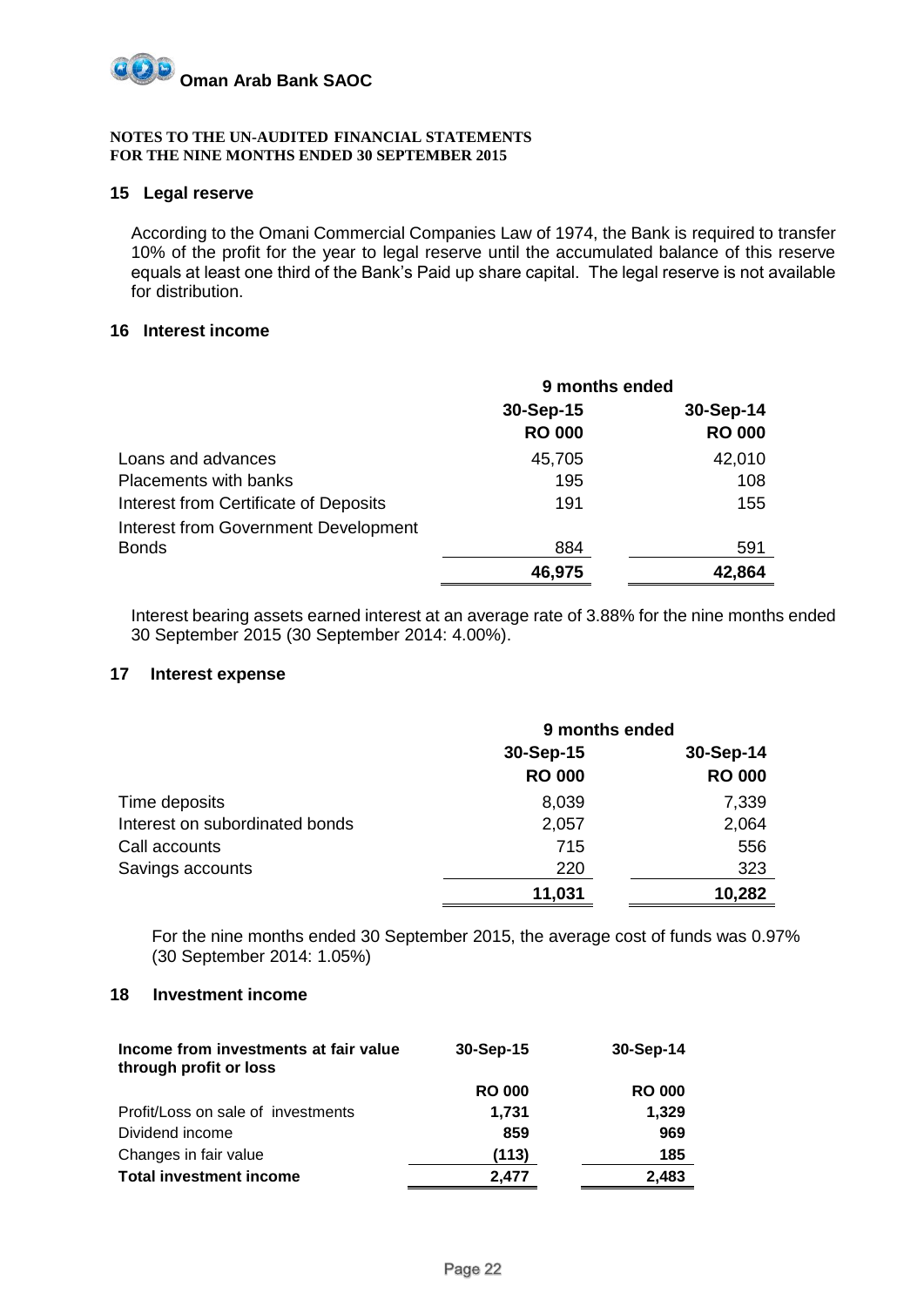#### **NOTES TO THE UN-AUDITED FINANCIAL STATEMENTS FOR THE NINE MONTHS ENDED 30 SEPTEMBER 2015**

# **19 Other operating income**

|                    | 9 months ended |               |  |
|--------------------|----------------|---------------|--|
|                    | 30-Sep-15      | 30-Sep-14     |  |
|                    | <b>RO 000</b>  | <b>RO 000</b> |  |
| Fees & Commissions | 15,146         | 14,785        |  |
| Exchange income    | 3,946          | 3,456         |  |
| Other income       | 1,006          | 91            |  |
|                    | 20,098         | 18,332        |  |

# **20 Profit from sale of non-banking assets**

During July 2015 the Bank sold its old head office premises at Ruwi since the head office operations have moved to the new premises at Al Ghubrah. The Ruwi branch will continue to operate from the old premises under an operating lease agreement.

# **21 Related party transactions**

Oman Arab Bank has a management agreement with Arab Bank Plc Jordan, which owns 49% of the bank's share capital. In accordance with the terms of that management agreement, Arab Bank Plc Jordan provides banking related technical assistance and other management services, including the secondment of managerial staff. The annual fee payable to Arab Bank is 0.3% of NPAT.

The Bank accepts deposits from its directors and other related concerns including its affiliate banks. Similarly, the Bank provides loans and advances, and other banking services to these parties. These transactions are entered into in the normal course of the Bank's business, on an arm's length basis at open market prices. All loans and advances to related parties are performing advances and are free of any provision for possible credit losses. At 30 September, balances with directors and other related parties were as follows:

|                                                                                                                 | <b>Sep-15</b>                |               | Sep-14                              |               |
|-----------------------------------------------------------------------------------------------------------------|------------------------------|---------------|-------------------------------------|---------------|
|                                                                                                                 | <b>RO' 000</b>               |               | <b>RO' 000</b>                      |               |
| <b>Related party transactions</b>                                                                               | Major<br><b>Shareholders</b> | <b>Others</b> | <b>Major</b><br><b>Shareholders</b> | <b>Others</b> |
| Loans and advances                                                                                              | 19,500                       | 46,404        | 4,500                               | 46,142        |
| Customers' deposits                                                                                             | 2,932                        | 9,978         | 264                                 | 6,966         |
| Investments                                                                                                     |                              | 458           | 1,117                               | 663           |
| Due from banks                                                                                                  | 13,274                       |               | 9,756                               |               |
| Due to banks                                                                                                    | 7,155                        |               | 1,702                               |               |
| Stand by line of credit<br>Letters of credit, guarantees and                                                    | 48,125                       |               | 48,125                              |               |
| acceptances                                                                                                     | 236,256                      | 3,506         | 212,600                             | 3,180         |
| The Income Statement includes the<br>following amounts in relation to the<br>transactions with related parties: |                              |               |                                     |               |
| Interest & commission income                                                                                    | 55                           | 672           | 97                                  | 599           |
| Interest & commission expense                                                                                   | 324                          |               | 309                                 | 5             |
|                                                                                                                 | Page 23                      |               |                                     |               |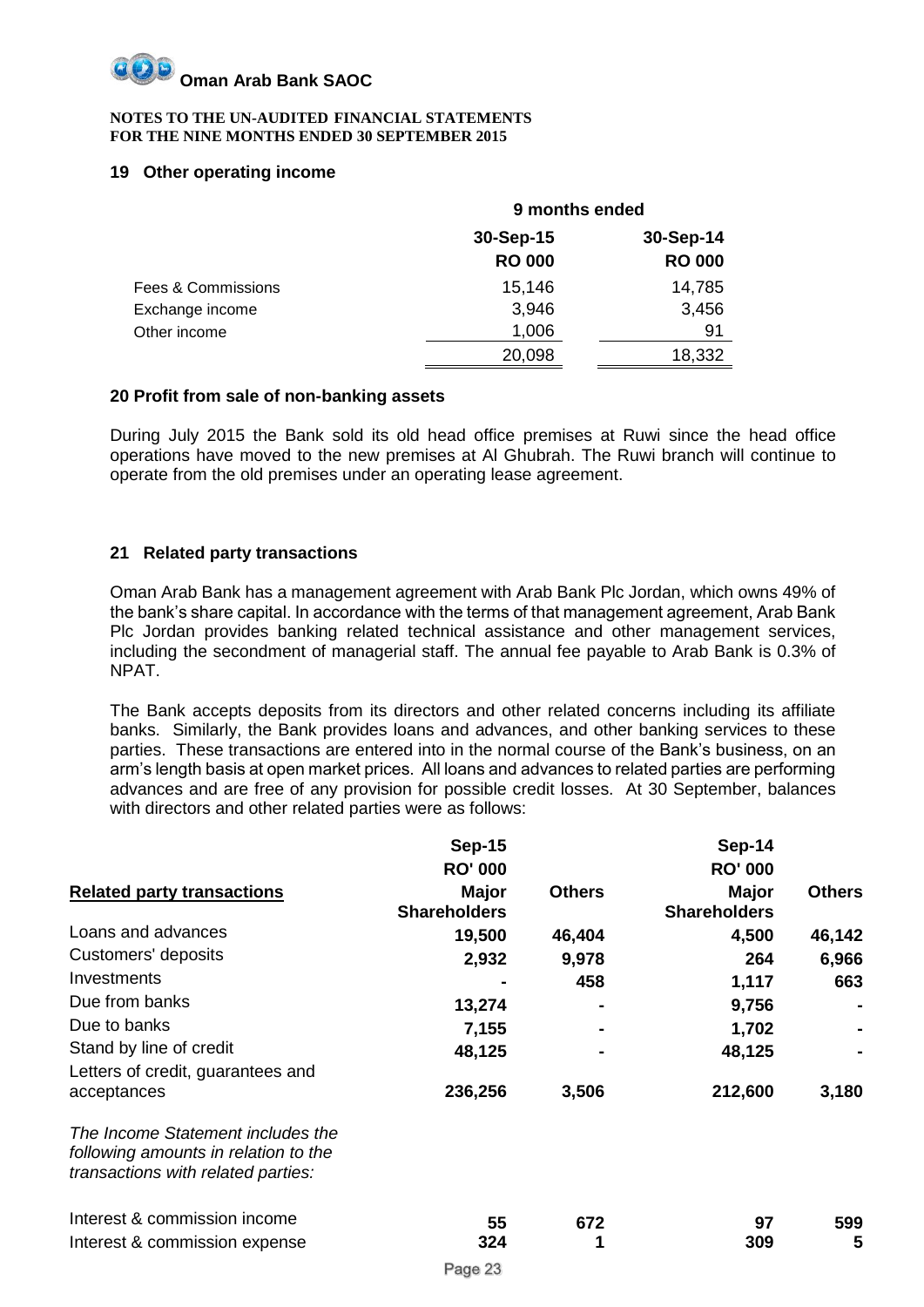

# **22 (a) Commitments and Contingent Liabilities**

The Bank is a party to financial instrument with off-balance sheet credit risk in the normal course of business to meet the financing needs of its customers. These financial instruments include standby letters of credit, financial guarantees to third parties, commitments to extend credit and others. The Bank's exposure to credit loss in the event of non-performance by the other party to such financial instruments is represented by the contract value or the notional amount of the instrument. However, generally the credit risk on these transactions is lower than the contract value or the notional amount. In addition, some commitments to extend credit can be cancelled or revoked at any time at the banks option.

The risk involved is essentially the same as the credit risk involved in extending loan facilities and therefore these transactions are subject to the same credit organisation, portfolio maintenance and collateral requirements for customers applying for loans and advances. The outstanding contract value or the notional amounts of these instruments at 30 September were as follows:

|                   | 30-Sep-15     | 30-Sep-14     |
|-------------------|---------------|---------------|
|                   | <b>RO 000</b> | <b>RO 000</b> |
| Letters of credit | 256,078       | 417,494       |
| Guarantees        | 657,193       | 527,595       |
|                   | 913,271       | 945,089       |

Letters of credit and guarantees amounting to RO 577,261,213 (30 September 2014: RO 667,408,975) were counter guaranteed by other banks.

# **(b)** *Forward foreign exchange contracts*

At the balance sheet date, there were outstanding forward foreign exchange contracts, all maturing within one year, on behalf of customers for the sale and purchase of foreign currencies. The contract values are summarised below:

|           | 30-Sep-15     | 30-Sep-14     |
|-----------|---------------|---------------|
|           | <b>RO 000</b> | <b>RO 000</b> |
| sales     | 49.734        | 23,659        |
| purchases | (49, 761)     | (23, 694)     |
|           | (27)          | (35)          |

# **(c)** *Assets pledged as Security*

At the balance sheet date, the bank has not pledged any of its assets as security. (30 September 2014 no assets pledged).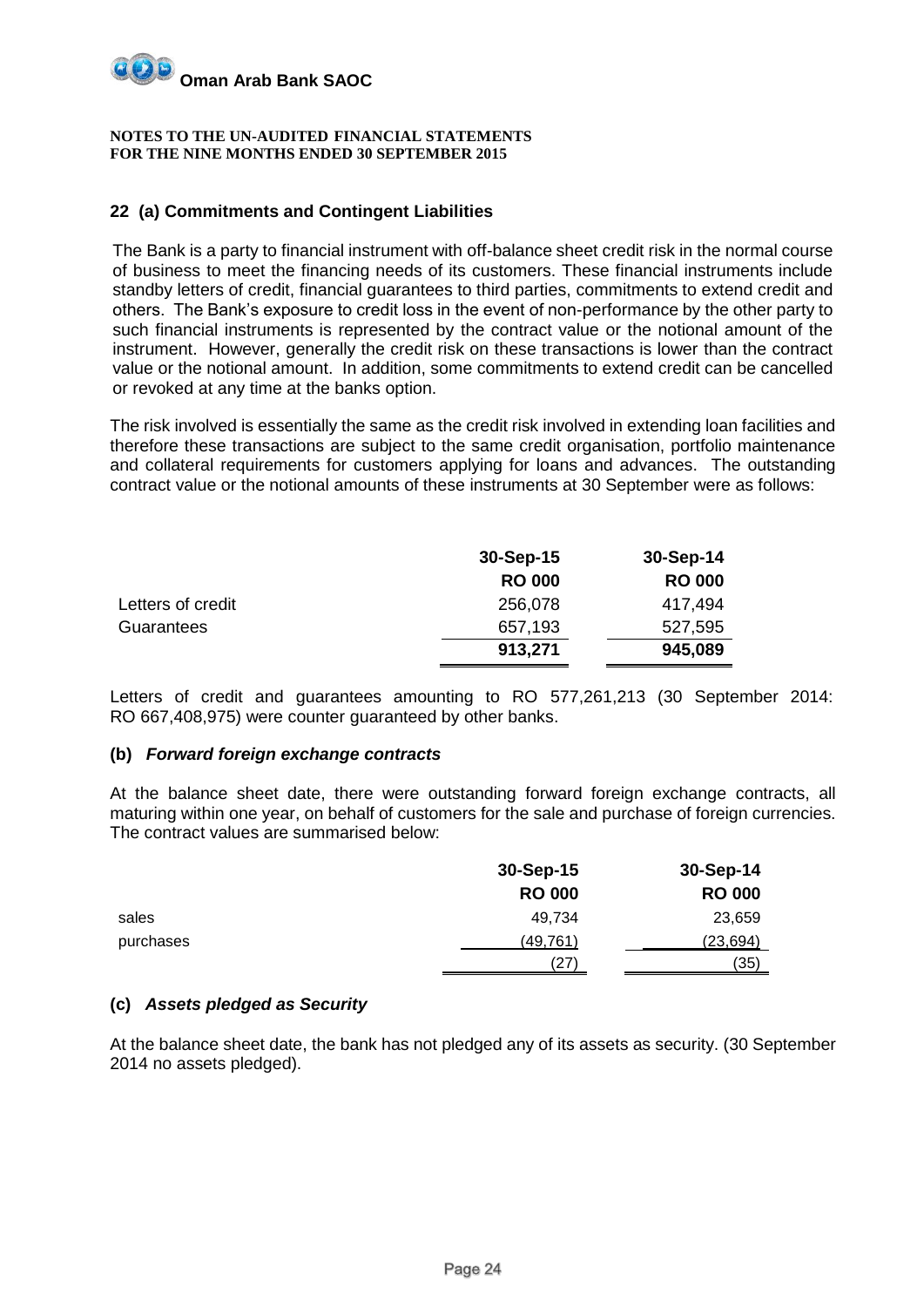#### **NOTES TO THE UN-AUDITED FINANCIAL STATEMENTS FOR THE NINE MONTHS ENDED 30 SEPTEMBER 2015**

# **23 Basic Earnings per share**

|                                                               | 2015        | 2014        |
|---------------------------------------------------------------|-------------|-------------|
| Profit for the year (RO'000)                                  | 21,091,041  | 21,223,522  |
| Weighted average number of shares outstanding during the year | 116,000,000 | 116,000,000 |
| Basic earnings per share (RO)                                 | 0.024       | 0.024       |

The par value of each share is 100 Baizas. The basic earnings per share is the profit for the period divided by the weighted average number of shares outstanding.

# **24 Capital adequacy**

The principal objective of the Central Bank of Oman's (CBO) capital adequacy requirement is to ensure that an adequate level of capital is maintained to withstand any losses which may result from the risks in a bank's balance sheet, in particular credit risk. CBO's risk based capital adequacy framework is consistent with the international standards of the Bank of International Settlement (BIS).

CBO requires the banks' registered in the Sultanate of Oman to maintain the capital adequacy a minimum of 12% based on guidelines of the Basel II accord from December 2010 onwards. The requirements of Basel III will be gradually implemented starting from 2013. The banks in Oman have to comply with the related disclosure requirements issued by CBO. The transition period of phasingin of regulatory adjustments of capital under Basel III in Oman would be from December 31, 2013 to December 31, 2017. During the transition period of phasing-in of regulatory deductions under Basel III the banks in Oman will use a modified version of disclosure of the components of capital.The minimum capital required for 2014 under Basel III guidelines is 12.625% including the capital conservation buffer of 0.625%, which will be 2.5% by December 31 2017

The ratio calculated in accordance with the CBO and BIS capital adequacy guidelines as per Basle II accord is as follows. :

|                                   | 30-Sep-15     | 30-Sep-14     |
|-----------------------------------|---------------|---------------|
| <b>Capital</b>                    | <b>RO 000</b> | <b>RO 000</b> |
| Tier I                            | 198,880       | 185,264       |
| Tier II                           | 37,264        | 45,255        |
| Total capital base                | 236,144       | 230,519       |
| <b>Risk Weighted Assets</b>       |               |               |
| Credit risk                       | 1,705,500     | 1,376,639     |
| Market risk                       | 4,588         | 6,163         |
| Operation risk                    | 122,800       | 112,263       |
| Total risk weighted assets        | 1,832,888     | 1,495,065     |
| <b>BIS Capital Adequacy Ratio</b> | 12.88%        | 15.42%        |